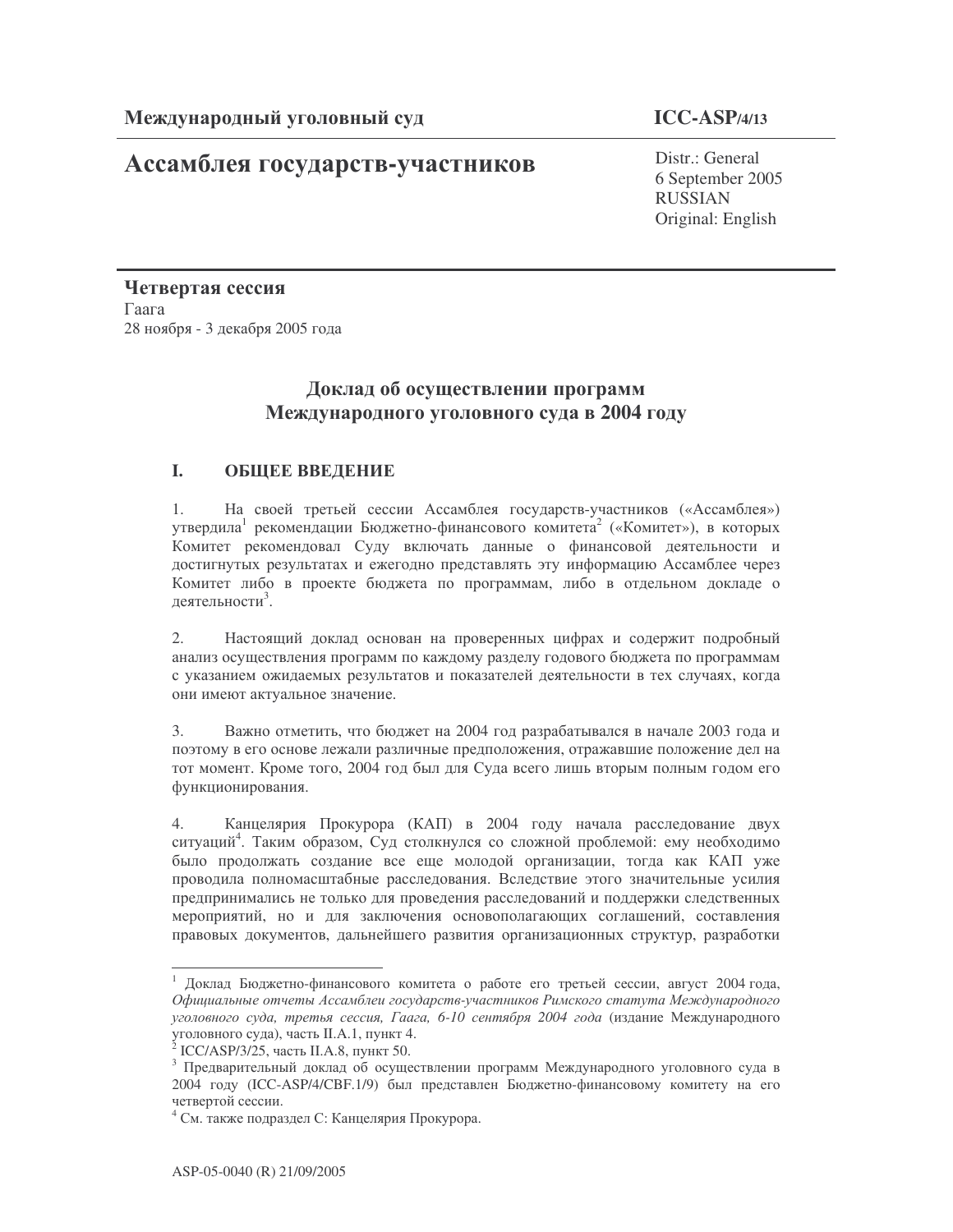политики в ключевых областях, определения надлежащих операционных процессов и дальнейшей разработки и внедрения жизненно важных систем.

5. Наем персонала имел чрезвычайно важное значение для обеспечения дальнейшего осуществления всех этих видов деятельности. В 2004 году в Суде работало 202 человека по срочным контрактам (157 финансировалось на средства, выделенные для утвержденных должностей, и 45 на средства, предназначенные для временной помощи общего назначения (ВПОН), 107 человек работали по краткосрочным контрактам, а кроме того на Суд работали 29 консультантов и 23 индивидуальных подрядчика. В Суде работали также 134 стажера и 11 специалистов, приглашенных посетить Суд.

|                                               | Утвержденн<br>ый бюлжет<br>на 2004 год | Расходы | Свободный от<br>обязательств<br>остаток | Коэффициент<br>осуществления<br>в процентах |
|-----------------------------------------------|----------------------------------------|---------|-----------------------------------------|---------------------------------------------|
| Основная программа I<br>Судебные органы       | 5 8 7 1                                | 4 5 9 4 | 1 1 8 7                                 | 79,4                                        |
| Основная программа II<br>Канцелярия Прокурора | 14 041                                 | 7999    | 6 0 4 2                                 | 57,0                                        |
| Основная программа III<br>Секретариат         | 30 650                                 | 28 973  | 1677                                    | 94,5                                        |
| Основная программа IV<br>Секретариат АГУ      | 2 5 9 9                                | 1943    | 656                                     | 74,8                                        |
| Итого по Суду                                 | 53 071                                 | 43 489  | 9 5 6 2                                 | 81,9                                        |

Таблица 1. Исполнение бюджета за 2004 год - резюме с разбивкой по основным программам (в тыс. евро)

#### **II. ОРГАНЫ СУДА**

#### $\mathbf{A}$ . Президиум

6. Президиум продолжал выполнять свои административные и судебные функции, а также функции, касающиеся внешних связей. В свете увеличившегося объема работы по выполнению этих обязанностей Президиум нанял одного административного сотрудника С-3, используя средства, выделенные на временную помощь общего назначения, и одного сотрудника по правовым вопросам С-3. Выполняя свои обязанности, Президиум:

Административные функции

- Продолжал наблюдать за разработкой и внедрением общего подхода органов к вопросам, представляющим взаимный интерес. Особое внимание уделялось установлению эффективных рабочих взаимоотношений в рамках Сула. Координационный совет в составе Предселателя. Прокурора и Секретаря провел в 2004 году большее количество заседаний, чем ранее. Он учредил Руководящий комитет по бюджету с целью содействия планомерной, эффективной и транспарентной подготовке бюджета на 2006 год и Группу по проекту стратегического планирования для разработки стратегического плана Суда.
- Проводил еженедельные заседания с Секретарем по административным  $\bullet$ вопросам и осуществлял надзор за оказанием административных услуг Секретариатом.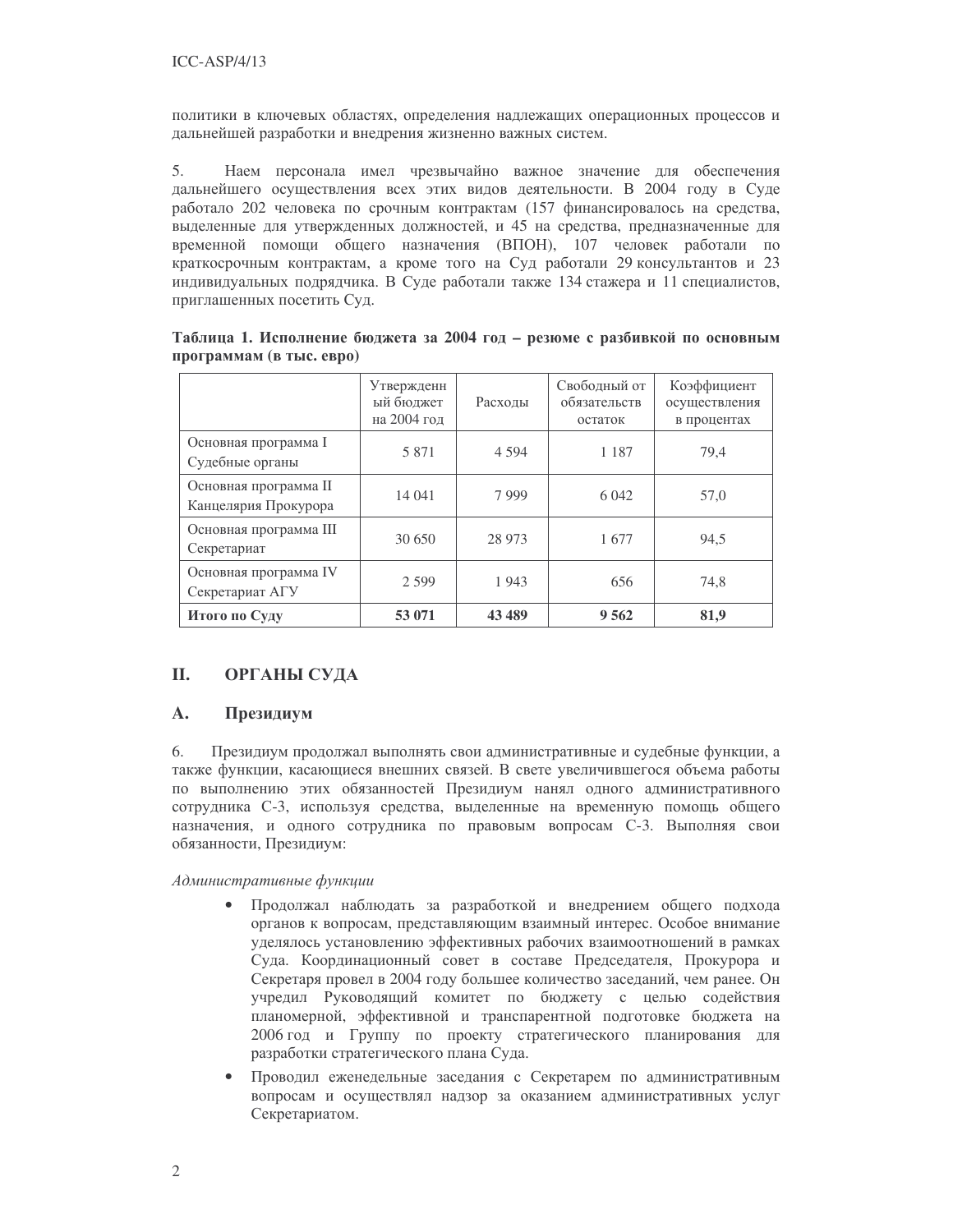$\bullet$ Продолжал вносить свой вклад в подготовку административных распоряжений. Была создана внутриучрежденческая рабочая группа по административным распоряжениям с целью содействия выпуску таких распоряжений. В 2004 году Президиум завершил также подготовку двух директив Председателя - одну по введению в действие Положений о персонале, а другую - по руководящим принципам создания целевых фондов Суда.

#### Судебные функции

- $\bullet$ Принял решение о том, что все судьи как Отделения предварительного производства, так и Апелляционного отделения должны присутствовать в Суде в течение полного рабочего дня, с тем чтобы Суд мог надлежащим образом подготовиться к получению и рассмотрению его первых дел. К марту 2004 года все судьи этих Отделений присутствовали в Суде. С учетом предположений Суда ожидалось, что судьям Судебного отделения также необходимо будет работать в течение полного рабочего дня. В отсутствие разбирательств Президиум не счел необходимым предлагать всем судьям, участвующим в судебном разбирательстве, находится в Гааге и работать в течение полного рабочего дня. Часть средств, неиспользованных на выплату окладов сотрудникам, работающим в течение полного рабочего дня, была перераспределена для финансирования поездок судей на пленарные заседания в штаб-квартире Суда.
- $\bullet$ Организовал два пленарных заседания - в марте и мае, посвященных в основном составлению и принятию Регламента Суда.
- Создал три Палаты предварительного производства в рамках Отделения предварительного производства. После двух передач дел государствамиучастниками Суду Президиум поручил Палате предварительного производства I заниматься ситуацией в Демократической Республике Конго, а Палате предварительного производства II - ситуацией в Уганде.
- Регулярно представлял всем судьям новую информацию по актуальным для них вопросам как в ходе пленарных заседаний, так и в перерывах между ними путем проведения совещаний и выпуска информационных бюллетеней.
- Учредил рабочую группу по составлению Кодекса судебной этики.
- Направлял письма Председателя на имя государств-участников с целью  $\bullet$ выяснения их желания быть включенными в список участников, выразивших желание принять лиц, приговоренных Судом к определенному сроку тюремного заключения.
- Разработал проект Колекса профессионального повеления алвокатов на основе предложения, внесенного Секретарем, и после консультаций с Прокурором. Затем проект Кодекса был представлен Ассамблее государствучастников на утверждение.

#### Внешние связи

Главной задачей Президиума в области внешних связей является повышение информированности общественности и понимания ею роли Суда на международной арене. Председатель играл ведущую роль в этом отношении посредством:

Проведения регулярных совещаний с руководителями государств, министрами, руководителями правительств, высокопоставленными должностными лицами, представителями государств, международными и региональными организациями, неправительственными организациями и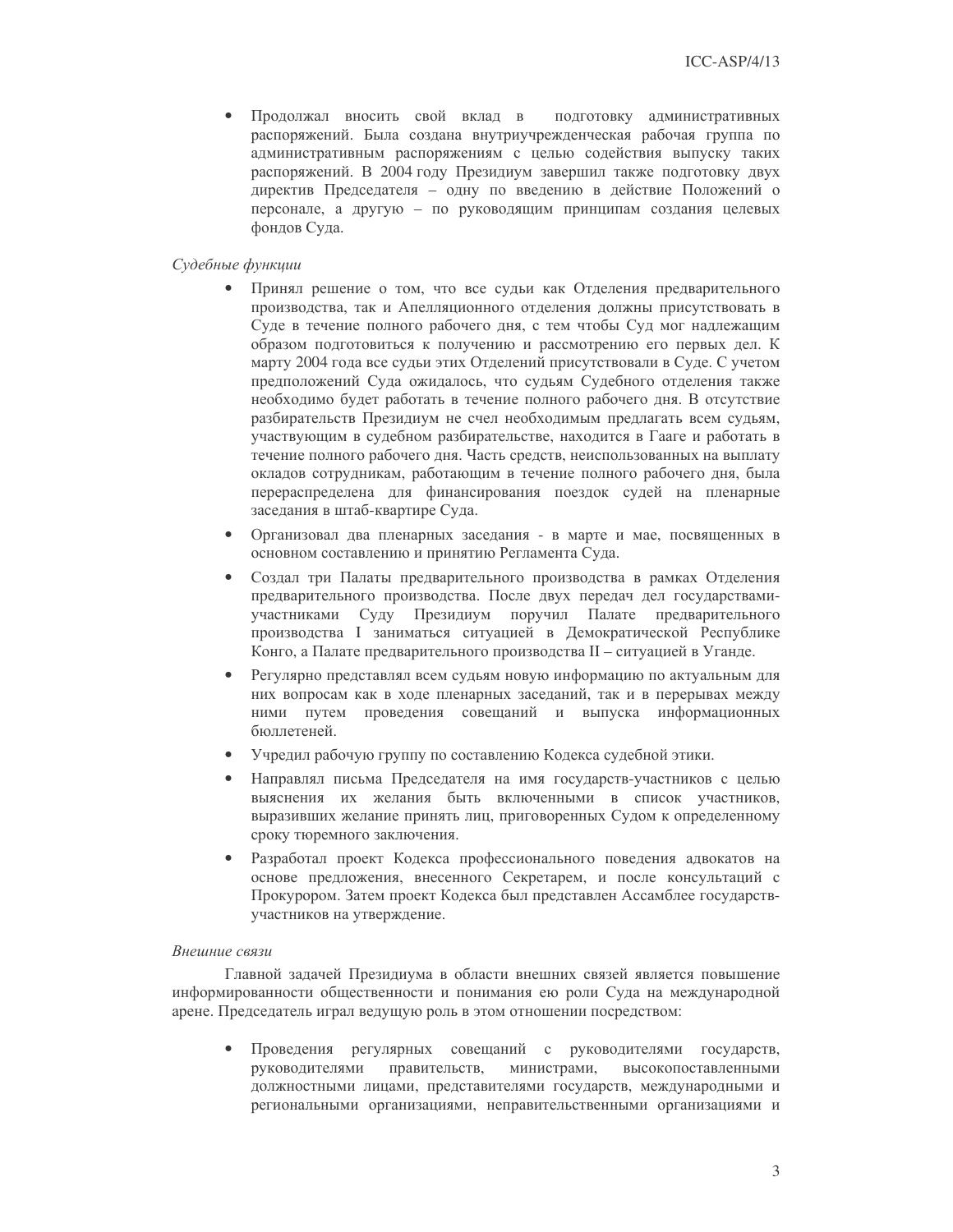представителями научных кругов. Он неоднократно также обращался к участникам различных конференций и совещаний, проходивших в Гааге и во всем мире, и дал много интервью.

- Участия вместе с Прокурором, Секретарем Суда и директором  $\bullet$ Секретариата Ассамблеи государств-участников (Ассамблеи) в двух брифингах для дипломатических кругов (одного в Гааге и одного в Брюсселе) и в работе третьей сессии Ассамблеи в Гааге.
- $\bullet$ Координации переговоров от имени Суда с Организацией Объединенных Наций в связи с принятием Соглашения о взаимоотношениях между этими двумя учреждениями и заключением Соглашения с Генеральным Секретарем после его одобрения Ассамблеей государств-участников и Генеральной Ассамблеей Организации Объединенных Наций.

#### $\mathbf{B}$ . Палаты

7. Палаты, имеющиеся в каждом Отделении, работают над ситуациями, которыми им было поручено заниматься. Хотя Палатам предварительного производства было поручено заниматься двумя ситуациями, никакого разбирательства в 2004 году не проводилось. Палаты продолжали проводить найм вспомогательного персонала для судей. В порядке выполнения своих обязанностей судьи:

- $\bullet$ Избрали из числа судей председателей Палат предварительного производства I и II, а также Председателя Отделения предварительного производства.
- Приняли Регламент Суда. Этот Регламент, предназначенный для  $\bullet$ регулирования обычной работы Суда, охватывают широкий круг вопросов, включая состав Суда и управление делами Суда, судопроизводство в Суде, вопросы, касающиеся адвокатов, правовой помощи, участия потерпевших и возмещения им ущерба, вопросы содержания под стражей, сотрудничества и правоохранительной деятельности, переезда в другие помещения и дисциплинарные вопросы. Регламент обеспечивает также рамочную основу для составления Кодека судебной этики и учреждения Консультативного комитета по правовым текстам. В соответствии со статьей 52 Римского статута при разработке Регламента проводились консультации с Прокурором и Секретарем. Регламент был распространен среди государствучастников для представления ими своих замечаний и остался в силе, поскольку от государств-участников не поступило никаких возражений.
- Участвовали в деятельности рабочих групп, учрежденных Президиумом для  $\bullet$ рассмотрения конкретных вопросов, подлежащих включению в Регламент, которые требовали особого внимания и исследовательской работы.
- Обсуждали вопросы, представляющие общий интерес, в ходе двух  $\bullet$ пленарных сессий и участвовал в рабочих сессиях по существенным элементам Статута. В ходе пленарных заседаний судьи встречались с Прокурором, Секретарем и представителями принимающего государства с целью обсуждения вопросов, имеющих важное значение для будущего функционирования Суда. Под руководством экспертов были проведены рабочие совещания по гендерным вопросам в международном уголовном праве и контактам, которые судьи могут иметь со средствами массовой информации.
- Обсудили и приняли структуру Палат.  $\bullet$
- Оказывали помощь Президиуму в разработке стандартных форм и образцов  $\bullet$ для использования в ходе судопроизводства в Суде.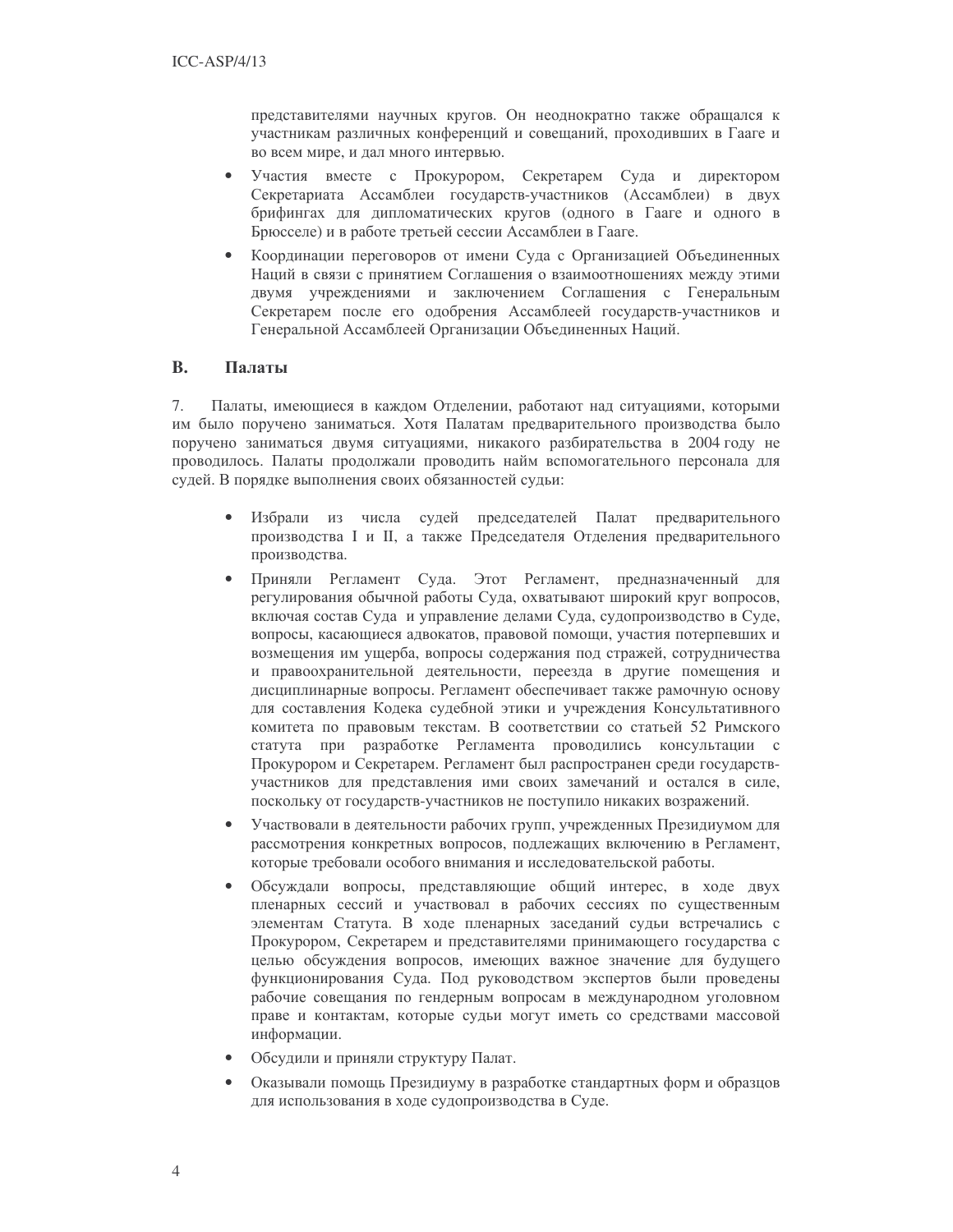- $\bullet$ Координировали и обсуждали вопросы, представляющие взаимный интерес, в ходе проработки технических аспектов судопроизводства в будущем, например, таких как предание огласке документов и представление доказательств и т.д.
- Выступали в качестве координаторов внутриучрежденческих рабочих групп  $\bullet$ по вопросам, представляющим интерес для всего Суда в целом, например, таким, как Соглашение о штаб-квартире с принимающим государством, обеспечение постоянных помещений для Суда, информационная технология и вопросы, касающиеся потерпевших и защиты.
- Участвовали в работе, направленной на повышение информированности  $\bullet$ общественности и улучшение понимания важности работы Суда и с этой целью выступали на различных конференциях и совещаниях во всем мире и принимали специалистов, посещающих Суд. Судьи также устанавливали связь с национальными и международными судебными учреждениями как с целью изучения их опыта, так и с целью передачи своего опыта судебной деятельности.

#### $\mathbf{C}$ . Канцелярия Прокурора

8. 21 июня и 28 июля 2004 года Канцелярия Прокурора объявила о начале расследований соответственно в Демократической Республике Конго и Уганде. С целью содействия расследованиям и проведения ареста согласно выданным ордерам были заключены основополагающие соглашения о сотрудничестве.

 $Q_{\perp}$ Заместитель Прокурора (по расследованиям) с целью проведения расследований выезжал в Киншасу и Кампалу. Группы в Уганде, работая в сложных условиях, осуществили чрезвычайно важные следственные мероприятия, провели опрос лиц и собрали другие свидетельские показания при полном сотрудничестве со стороны правительства Уганды.

 $10<sub>1</sub>$ Согласно оценкам, расследование угандийского дела на 60 процентов завершено, несмотря на то, что прогрессу в этой области мешали значительные риски, которым подвергались следственные группы по причине отсутствия безопасности.

В Демократической Республике Конго группам пришлось действовать в 11. условиях отсутствия безопасности и высокого риска, которые осложнялись отсутствием инфраструктуры и ограниченными возможностями правительства в плане оказания помощи. Задержки в подписании меморандума о взаимопонимании с Миссией Организации Объединенных Наций в Демократической Республике Конго (МООНДРК) также влияли на темпы осуществления операций в отдаленных районах. Считается, что в таких условиях завершено проведение приблизительно трети мероприятий по расследованию ситуации в Демократической Республике Конго.

Ввиду того, что темпы расследований были меньшими, чем те, которые 12. прогнозировались Канцелярией в ее предположениях, и с учетом правил 101.1 (с)<sup>5</sup> и Финансовых положений и правил (ICC-ASP/1/3) было сочтено  $110.4(b)^6$ целесообразным нанять оперативный персонал и увеличить численность сотрудников

<sup>&</sup>lt;sup>5</sup> «При применении Финансовых положений и правил сотрудники руководствуются принципами эффективного финансового управления и экономии средств».

<sup>&</sup>lt;sup>6</sup> «Удостоверяющие сотрудники отвечают за управление использованием ресурсов, включая должности, в соответствии с целями, на которые эти ресурсы были утверждены, принципами эффективности и действенности, а также Финансовыми положениями и правилами Суда...»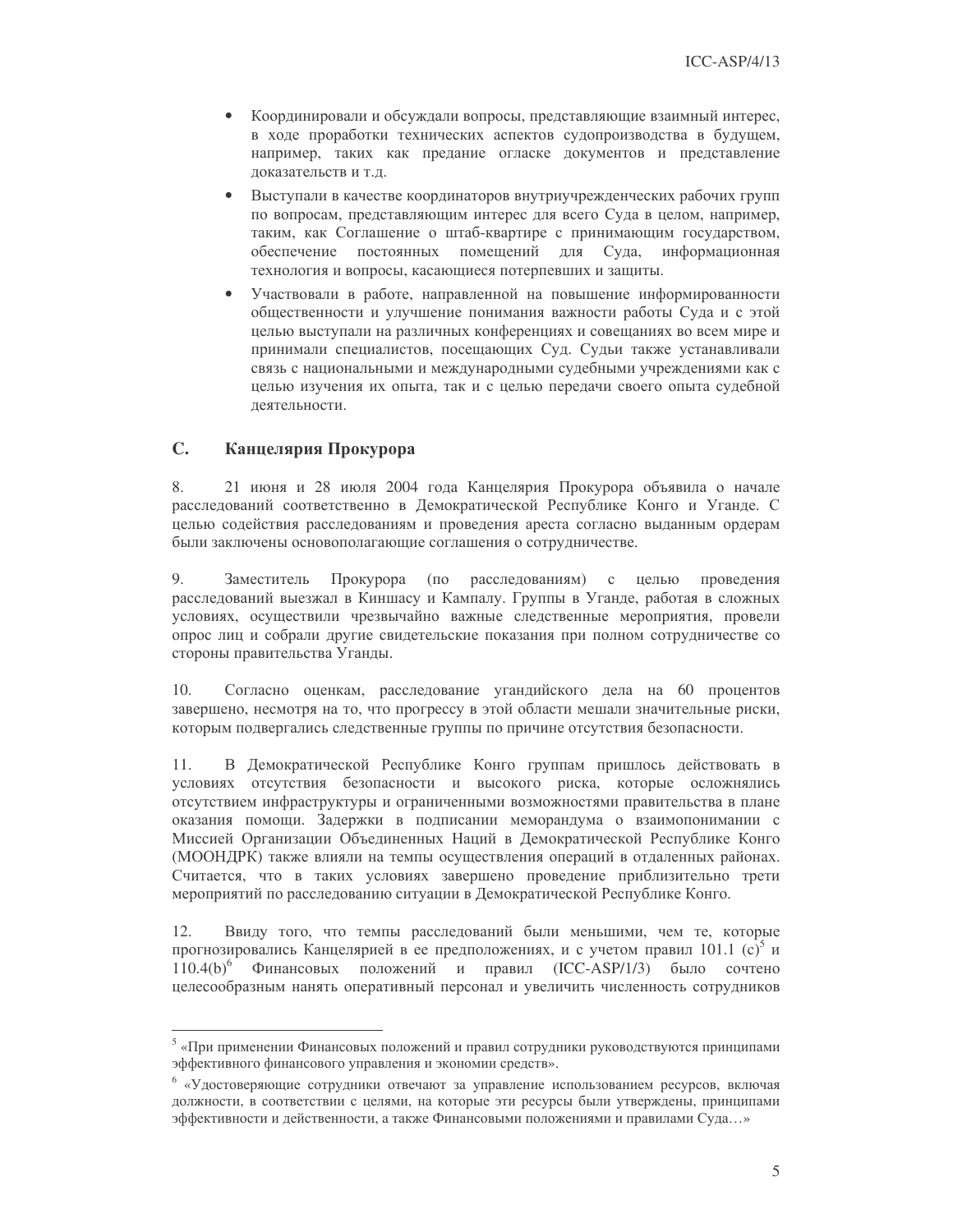оперативной поддержки путем заполнения условных должностей Канцелярии до того, как возникнут реальные оперативные потребности.

13. Недоиспользование средств по статьям расходов на персонал (было израсходовано 48 процентов) в значительной степени объясняется корректировкой планов найма по причине возникновения проблем в области обеспечения безопасности и проведения оперативных мероприятий в связи с расследованиями. С другой стороны, были произведены инвестиции в ресурсы, не связанные с персоналом, с целью обеспечения оперативной готовности к проведению расследований (85 процентов средств по статьям расходов, не связанных с персоналом).

14. Канцелярия добилась существенных результатов в области осуществления политики, направленной на поддержку мандата Канцелярии, включая политику, способствующую:

- позитивному подходу к сотрудничеству и соблюдению принципа  $\bullet$ дополняемости, включая побуждение к осуществлению по мере возможности подлинно национального судопроизводства, использованию национальных и международных сетей и участию в системе международного сотрудничества;
- $\bullet$ целенаправленной стратегии уголовного преследования, предусматривающей целенаправленные меры по выявлению наиболее одиозных правонарушителей, тактику краткосрочных расследований, целенаправленные обвинения и оперативные судебные разбирательства и использование междисциплинарного подхода  $\,$  K расследованиям, адаптированного к специфике каждой ситуации.

15. Канцелярия использовала практический опыт как в целях совершенствования своей политики, так и в целях определения оптимального состава оперативных групп и групп поддержки, необходимых для осуществления такой политики.

16. Был учрежден Исполнительный комитет в составе руководителей каждого из трех отделов для консультирования Прокурора при принятии им всех основных решений, включая все решения об отклонении сообщений, поиске дополнительной информации, проведении предварительного анализа и начале расследования, что обеспечивало принятие на согласованной и коллективной основе всех решений как по стратегическим, так и оперативным вопросам.

17. На оперативном уровне совместный групповой подход позволяет объединить усилия сотрудников каждого отдела, обладающих различной квалификацией и навыками, в целях обеспечения наиболее эффективной реализации проектов.

18. Что касается оперативной поддержки и административного обслуживания, то Канцелярия была структурирована таким образом, чтобы предоставлять услуги требуемого уровня с целью удовлетворения оперативных потребностей, выступая при этом в качестве необходимого связующего звена в отношениях с другими органами Суда в интересах обеспечения координации и эффективности общих услуг.

# Собственная канцелярия Прокурора

19. В 2004 году Собственная канцелярия действовала в соответствии со стратегическими решениями, принятыми в 2003 году. Если говорить кратко, то Прокурор:

- принял решение начать вышеупомянутые расследования;
- 6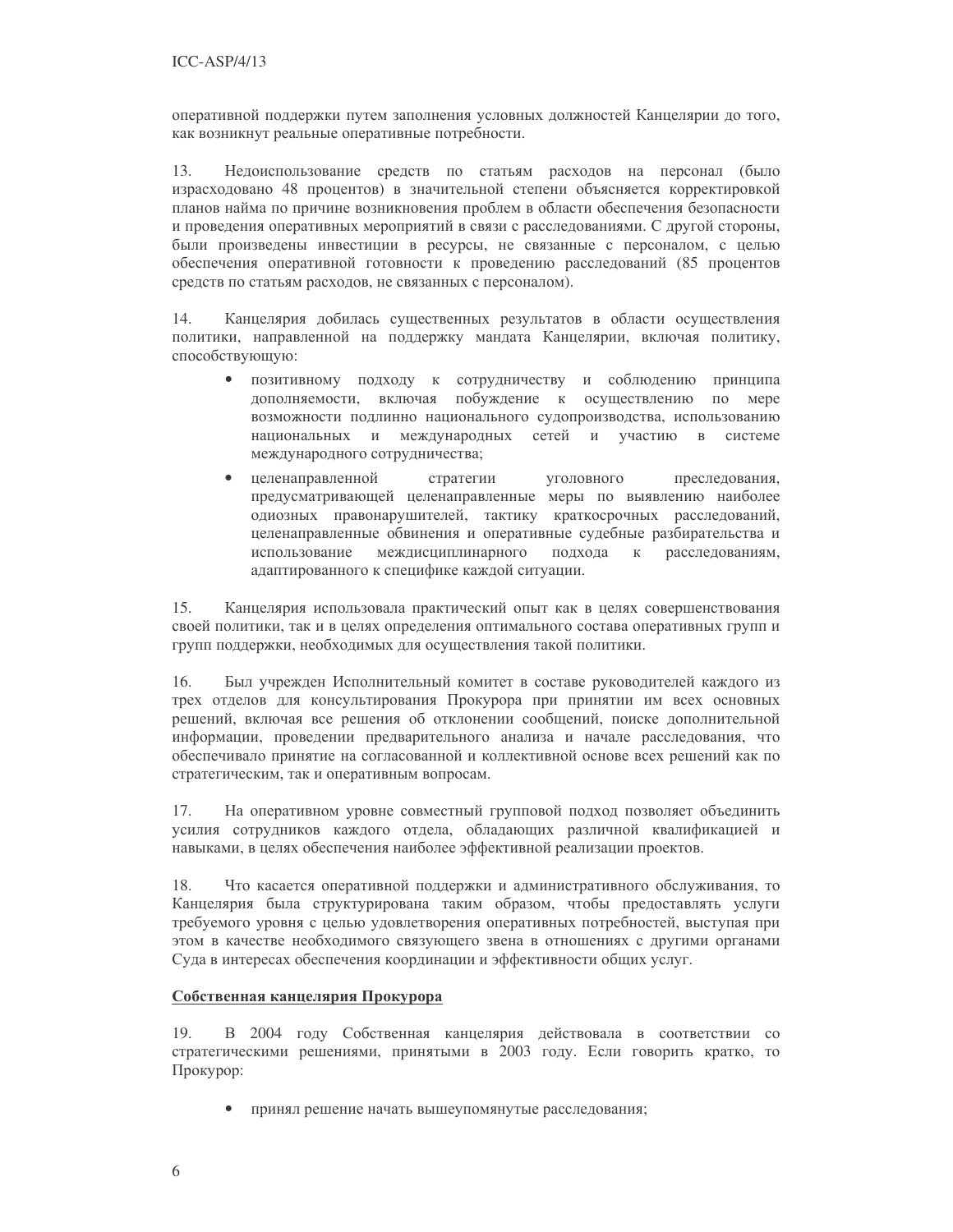- $\bullet$ разработал основные стратегии Канцелярии и усовершенствовал структуру Канцелярии с целью реализации этих стратегий и политики;
- поддержал согласованные меры по увеличению представленности женщин  $\bullet$ в штате Канцелярии и содействию учету гендерных проблем в рамках операций КАП;
- создал прочную основу для взаимодействия и диалога между  $\bullet$ государствами, НПО, академическими и национальными/международными учреждениями в целях активизации сотрудничества и повышения затратоэффективности.

## Секция обслуживания

20. В 2004 году Секция оказывала следующую техническую, лингвистическую и административную поддержку Канцелярии Прокурора:

- $\bullet$ внедрила процедуру отбора и аккредитации лингвистического персонала совместно с Секретариатом;
- создала реестр переводчиков различных языков на местах с целью удовлетворения потребностей действующих на местах следственных групп (был аккредитован 61 устный переводчик с такими языками, как ачоли, ланго, атесо, куман, суахили, конголезский суахили и лингала);
- $\bullet$ ввела в действие кодекс поведения и руководящие принципы для устных переводчиков на местах;
- развернула группу переводчиков в общей сложности на 138 дней для обеспечения перевода при опросе свидетелей на местах;
- $\bullet$ приняла меры по удовлетворению непредвиденных потребностей в стенографировании с нерабочих языков посредством проверки и отбора восьми стенографов (ачоли, суахили) для проведения работы над стенографическими отчетами об опросах подозреваемых аудиовизуальными свидетельскими показаниями на нерабочих языках (в общей сложности 400 часов аудиозаписей);
- $\bullet$ разработала стандарты и руководящие принципы стенографических услуг и обеспечила профессиональную подготовку кадров;
- удовлетворила все 156 заявок на письменный перевод, с которыми обратилась Канцелярия в 2004 году;
- внедрила прогрессивные методики обработки свидетельских показаний и  $\bullet$ обеспечила соответствующую подготовку персонала;
- успешно внедрила ТРИМ для управления массивом свидетельских  $\bullet$ показаний и сообщений согласно статье 15 и обеспечила подготовку основных конечных пользователей;
- внесла вклад в подготовку решения Суда относительно систем и  $\bullet$ программного обеспечения, необходимых для оптимизации управления преданными огласке свидетельскими показаниями;
- $\bullet$ внедрила системы, необходимые для соблюдения положений Статута, касающихся цепочки хранения доказательств и ведения записей, с тем чтобы не происходило утраты или повреждения доказательств и не поступало никаких претензий в связи с порчей вещественных доказательств;
- $\bullet$ создала необходимую техническую инфраструктуру для поддержки опроса подозреваемых на местах и обучила персонал оказанию технической поддержки расследованиям на местах;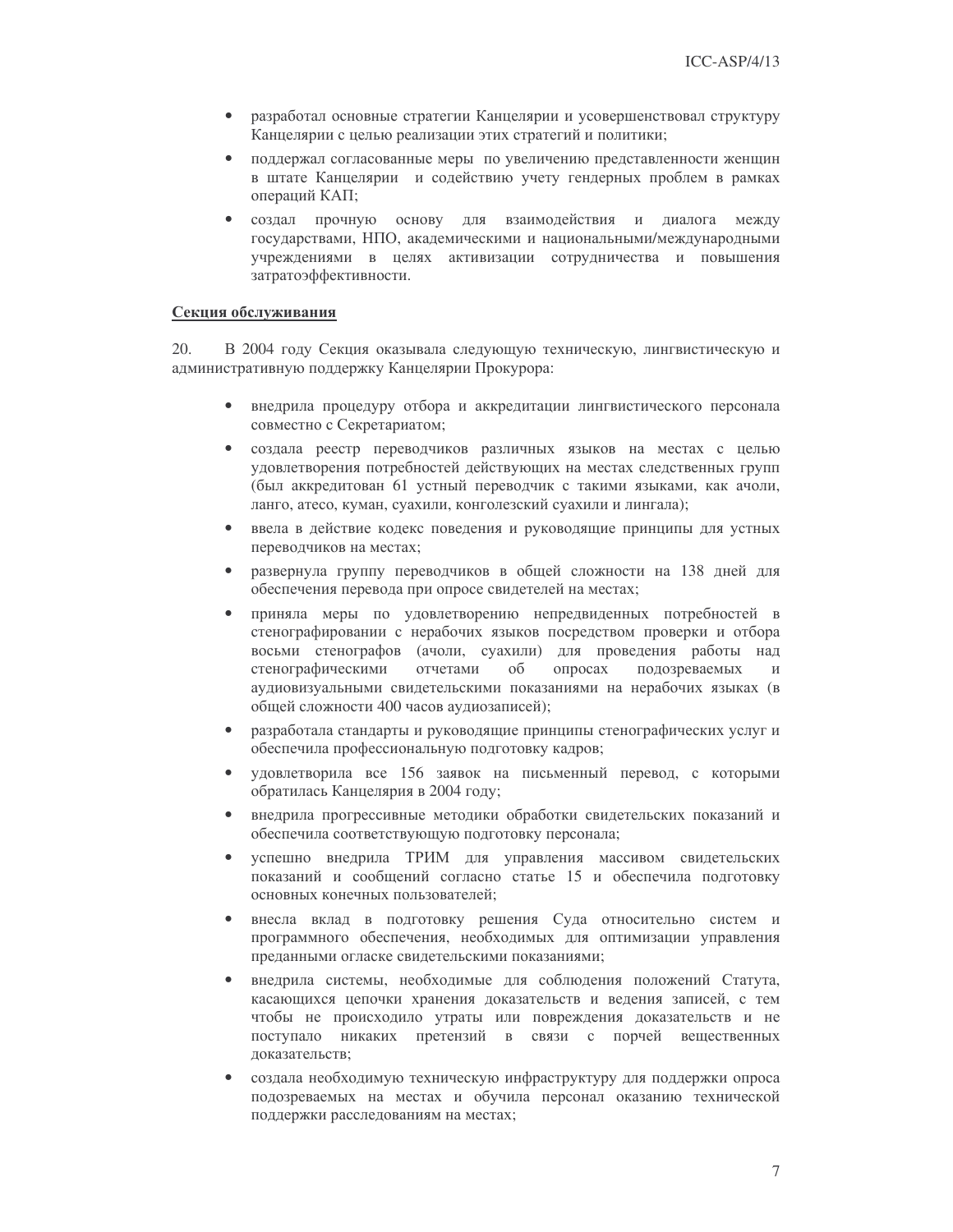- оказала компетентную техническую поддержку миссиям в Уганду и  $\bullet$ Демократическую Республику Конго;
- предоставляла надежные финансовые данные и прогнозы руководителям  $\bullet$ программ и способствовала улучшению понимания финансовых и административных процедур, особенно тех, которые касаются операций на местах.

## Секция юридических консультаций

#### (Бюджет 2004 года: Секция юридических консультаций и политики)

В течение всего 2004 финансового года Главный прокурор пересматривал 21. функции Секции, в результате чего в функциональные обязанности Секции стали входить четыре новых функции: а) предоставление при поступлении соответствующих просьб юридических консультаций оперативным органам КАП; b) разработка и развитие онлайновых правовых инструментов или услуг; с) обеспечение правовой подготовки сотрудников КАП при поступлении соответствующих просьб; и d) координация сети юристов-правоведов КАП. Было также изменено название Секции: ранее она называлась «Секция юридических консультаций и политики», а теперь -«Секция юридических консультаций».

- 22. В 2004 году Секция, в частности, провела следующую работу:
	- провела исследования и подготовила тексты 35 правовых меморандумов по широкому кругу правовых вопросов;
	- создала пакет «правовых инструментов», представляющий собой  $\bullet$ уникальную виртуальную библиотеку объемом в более чем пять гигабайт, в которой содержатся правовые тексты по международному уголовному праву, включая соответствующие договоры и международные и решения; разработала полномасштабный национальные прототип программы управления производством по делам - «Матрицу дела», которая обеспечивает выход на широкий массив справочной правовой документации и обслуживание, связанное с базами данных; и приступила к разработке всеобъемлющих комментариев по процессуальным вопросам и вопросам, касающимся доказательств - «Комментарии по вопросам судопроизводства»;
	- содействовала правовой подготовке сотрудников КАП, включая  $\bullet$ организацию 15 лекций приглашенных специалистов МУС - КАП с участием всех органов Суда;
	- $\bullet$ продолжала развивать контакты с экспертами-юристами и правоведами, а также соответствующими учреждениями.

#### Группа по кадровой стратегии

#### (Бюджет 2004 года: тогда она не существовала)

 $23$ Эта Группа, созданная в качестве самостоятельного подразделения в рамках Канцелярии в 2004 году, несет ответственность за стратегическое консультирование по актуальным для КАП кадровым вопросам и обеспечение необходимой связи с Секретариатом по вопросам отбора и повышения квалификации сотрудников КАП. В 2004 году Группа провела следующие основные мероприятия:

• предоставляла консультации Прокурору по ключевым кадровым вопросам;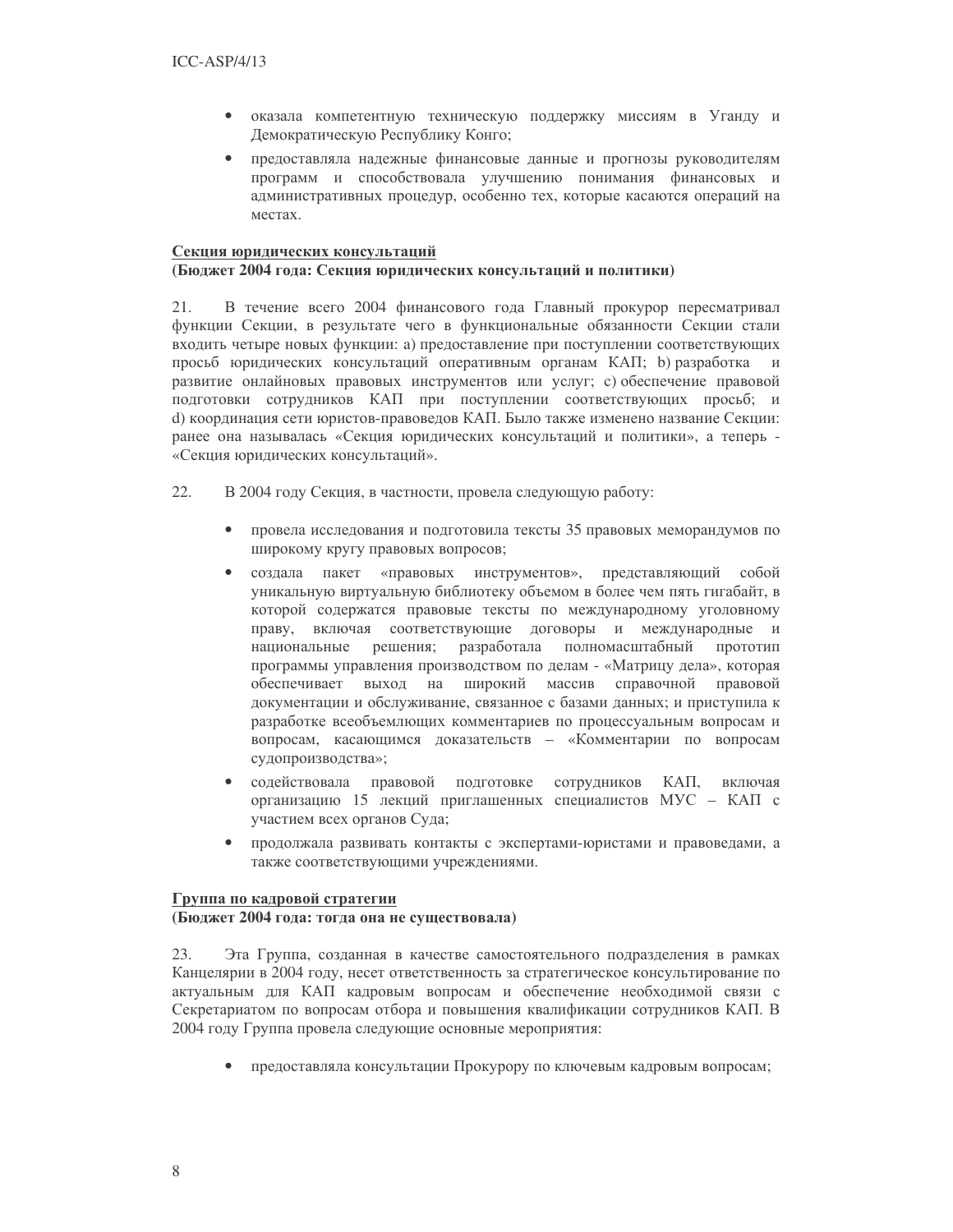- $\bullet$ содействовала найму 77 новых сотрудников (56 бюджетных должностей и 21 должность временного персонала общего обслуживания); было замещено 77 процентов вновь утвержденных должностей на 2004 год;
- разработала необходимые для КАП стратегии найма оперативного персонала;
- $\bullet$ координировала обследование условий работы для целей классификации должностей в рамках Канцелярии Прокурора;
- организовывала все сессии по повышению квалификации сотрудников  $\bullet$  $KATI$ :
- координировала предварительную работу в связи с составлением стратегического плана Канцелярии;
- ввела в практику проведение опроса сотрудников, завершивших службу, и  $\bullet$ отчетности в ходе испытательных периодов с целью содействия совершенствованию механизмов непрерывному Канцелярии  $\overline{10}$ организации вводных курсов и курсов повышения квалификации для ее сотрудников.

#### Группа общественной информации

### (Бюджет 2004 года: тогда она не существовала)

 $24$ Группа общественной информации (ГОИ) была создана в июне 2004 года в качестве отдельного подразделения Собственной канцелярии.

25. ГОИ выполняет следующие функции: консультирование Прокурора и Канцелярии по информационным и коммуникационным стратегиям, работе со средствами массовой информации и отношениям с ними; распространение информации о работе Канцелярии и ответы на вопросы представителей СМИ; содействие пониманию сути работы Канцелярии среди общественности и «заинтересованных кругов», затрагиваемых ее работой; создание и развитие сетей активной поддержки Канцелярии в средствах массовой информации, академических и общественных учреждениях и неправительственных и межправительственных организациях; разработка и проведение информационных и просветительских программ по важнейшим аспектам деятельности Канцелярии; и содействие проведению расследований и выполнение других задач, которые перед ней ставит Главный прокурор.

26. В 2004 году Группа общественной информации:

- разрабатывала стратегии и проводила с помощью средств массовой  $\bullet$ информации кампании в связи с объявлением о расследованиях в Демократической Республике Конго и Уганде;
- $\bullet$ начала работу по созданию сети СМИ в Африке;
- выезжала на места для создания эффективной Африканской сети СМИ в Южной Африке, Кении, Демократической Республике Конго, Уганде, Объединенной Республике Танзания, Руанде и Эфиопии;
- определяла возможности для встреч с представителями СМИ и консультировала Прокурора и его заместителей до и после проведения интервью;
- отвечала на регулярно поступающие от средств массовой информации вопросы о работе КАП;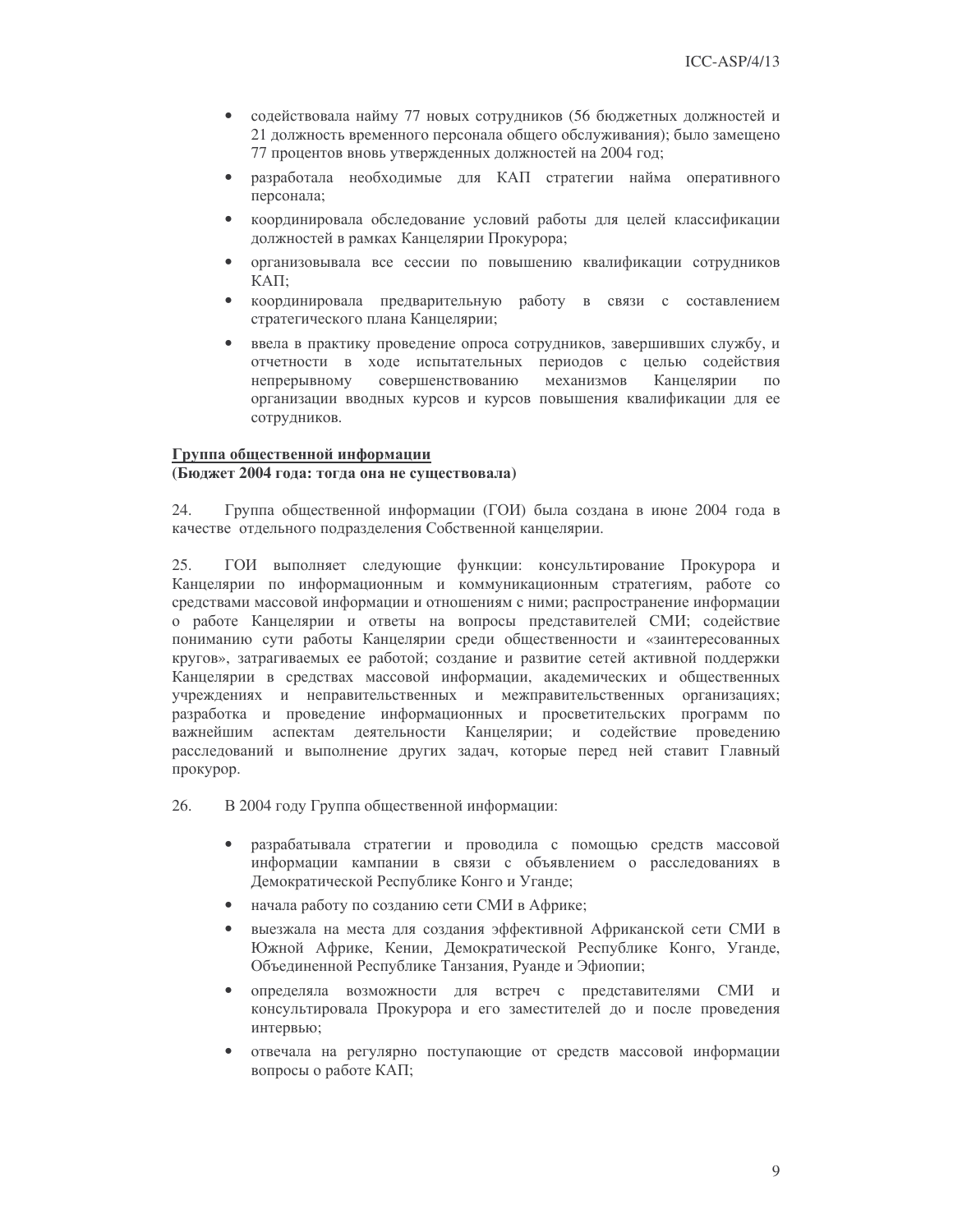- организовывала в среднем по три брифинга в неделю и представляла КАП  $\bullet$ на брифингах и во время посещения Суда высокопоставленными должностными лицами;
- готовила материалы КАП для опубликования в Информационном  $\bullet$ бюллетене МУС;
- сопровождала Прокурора и других руководителей КАП в ходе  $\bullet$ официальных поездок за границу;
- координировала работу органов СМИ, выпускающих документальные  $\bullet$ материалы о работе КАП;
- представляла КАП на конференции по стратегиям общественной  $\bullet$ информации для международных судебных инстанций в Ванкувере.

# Отдел по юрисдикции, дополняемости и сотрудничеству - ОЮДС (Бюджет 2004 года: тогда он не существовал)

### Секция анализа ситуаций (Бюджет 2004 года: Секция анализа)

- 27. В 2004 году Секция:
	- разрабатывала положения и процедуры, регулирующие три этапа анализа, на основе проведения внутриучрежденческих консультаций и утверждения Исполнительным комитетом:
	- $\bullet$ контролировала разработку компьютерной системы для хранения сообщений, записи информации, обработки рекомендаций, подготовки докладов и направления ответов; разработала стандартную форму ответов на сообщения; разработала практическое пособие и стандарты по анализу сообщений (этап I);
	- $\bullet$ разработала предварительные методики и форматы для анализа тяжести преступлений, приемлемости и интересов правосудия в соответствующих ситуациях (анализ на этапах II-III);
	- подготовила приложение к программному документу по обработке  $\bullet$ сообщений и передач, что предполагало проведение внутриучрежденческой консультации, утверждение приложения Прокурором и его размещение на веб-сайте для получения замечаний;
	- проанализировала 1 030 сообщений (анализ на этапе I), представила на  $\bullet$ одобрение и направила ответы отправителям сообщений;
	- $\bullet$ провела анализ шести соответствующих ситуаций (анализ на этапе II) и подготовила 12 периодических аналитических докладов об этих ситуациях Исполнительному комитету;
	- завершила предварительный анализ (этап III) двух ситуаций в  $\bullet$ Демократической Республике Конго и Уганде, - включая поиск дополнительной информации и поездки с целью сбора информации, а также представление всеобъемлющих докладов Исполнительному комитету по факторам, упоминаемым в статье 53, с целью обеспечения возможности для принятия обоснованного решения относительно начала расследования;
	- совершила восемь поездок в Уганду и восемь поездок в Демократическую  $\bullet$ Республику Конго с целью сбора информации, необходимой для определения приемлемости и интересов правосудия.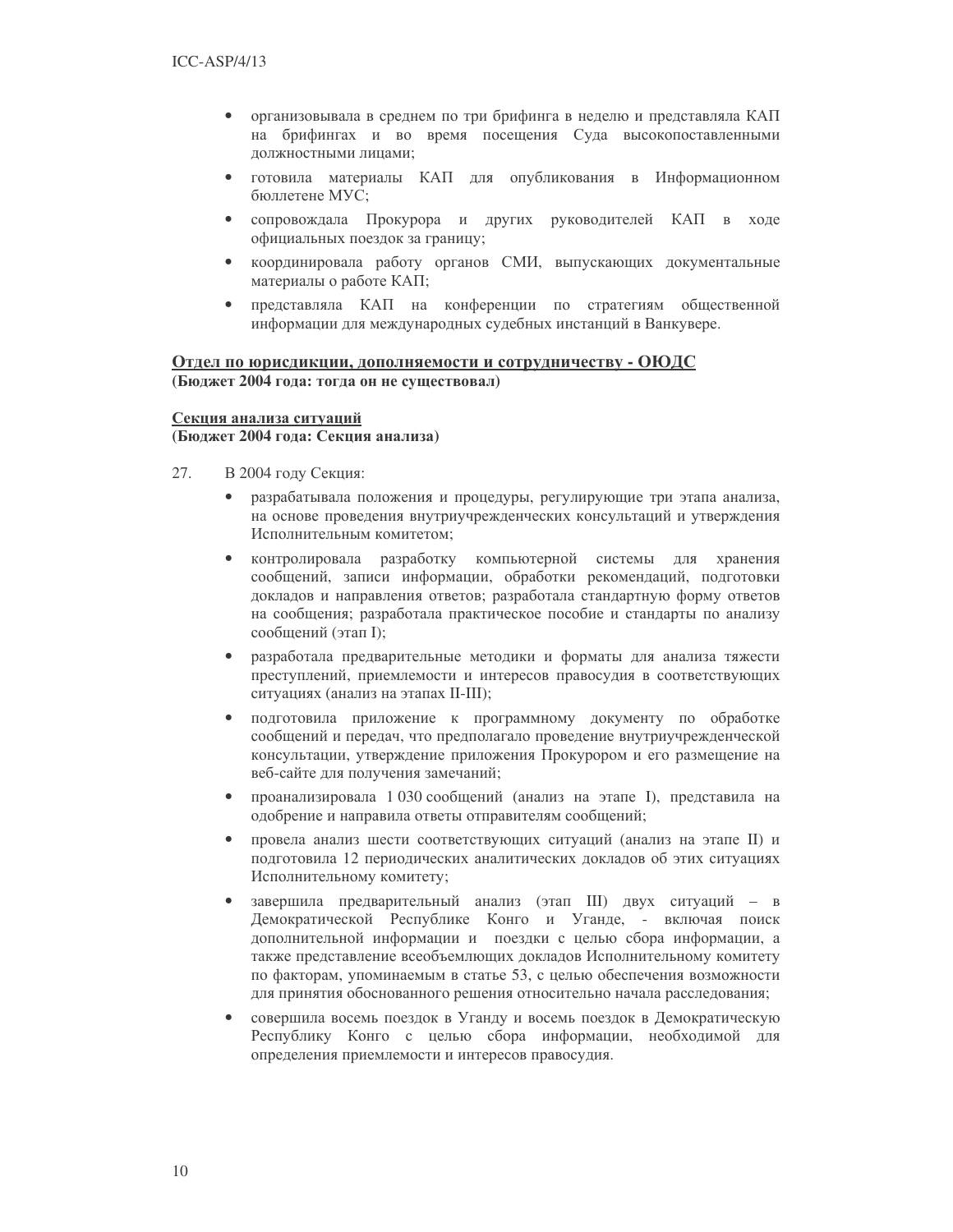# Секция по вопросам юрисдикции и международного сотрудничества (Бюджет 2004 года: тогда она не существовала)

- 28. Секция проводила, в частности, следующую работу:
	- $\bullet$ Провела переговоры по соглашениям о сотрудничестве с государствами территориальной юрисдикции (Демократическая Республика Конго и правительство Уганды) и заключила такие соглашения.
	- $\bullet$ Провела переговоры и заключила соглашение о сотрудничестве КАП -Интерпол и соглашение о сотрудничестве с рядом неправительственных организаций и учреждений ООН, а также с одним государством-участником и начала такие переговоры с рядом других субъектов.
	- Участвовала в переговорах и принятии соглашения о взаимоотношениях  $\bullet$ Суда с Организацией Объединенных Наций и соглашений Суда с государствами территориальной юрисдикции о привилегиях и иммунитетах.
	- $\bullet$ Участвовала в (текущих) переговорах по соглашениям Суда с Африканским союзом, Европейским союзом и МООНДРК.
	- Обработала 19 просьб об оказании содействия в интересах поддержки  $\bullet$ расследований.
	- Разработала и осуществляла стратегии внешних связей и планы работы в связи с расследуемыми ситуациями.
	- Расширяла контакты с основными местными и международными  $\bullet$ заинтересованными сторонами, включая правительство Уганды, местные и международные НПО, государства-доноры, ООН и Судан, в целях развития сотрудничества, для чего было совершено, в частности, восемь поездок на места. Побуждала соответствующих субъектов признать компонент правосудия в качестве одного из компонентов всеобъемлющей стратегии.
	- Расширяла контакты с основными местными и международными заинтересованными сторонами, включая переходное правительство Демократической Республики Конго, местные и международные НПО. членов Международного комитета в поддержку перехода (МКПП), Европейскую комиссию и МООНДРК, в целях развития сотрудничества, для чего, в частности, было совершено восемь поездок на места.
	- Обеспечивала планирование и оказывала поддержку участию КАП в мероприятиях по линии внешних связей, таких как дипломатические брифинги, Ассамблея государств-участников, Рабочая группа ЕС по международному публичному праву (РГМПП) и совещания ООН; готовила заявления, доклады и материалы для заинтересованных сторон; и готовила представления по КАП и ее стратегиям и деятельности.

# Следственный отдел

# Канцелярия заместителя Прокурора

(Бюджет 2004 года: заместитель Прокурора - по расследованиям)

- 29 Отлел в нелом:
	- активно поддерживал начало и дальнейшее проведение расследований путем проведения переговоров  $\mathbf{M}$ обеспечения необходимого сотрудничества с учреждениями на местах;
	- разработал и реализовал стратегию создания Отдела, стремясь обеспечить, чтобы: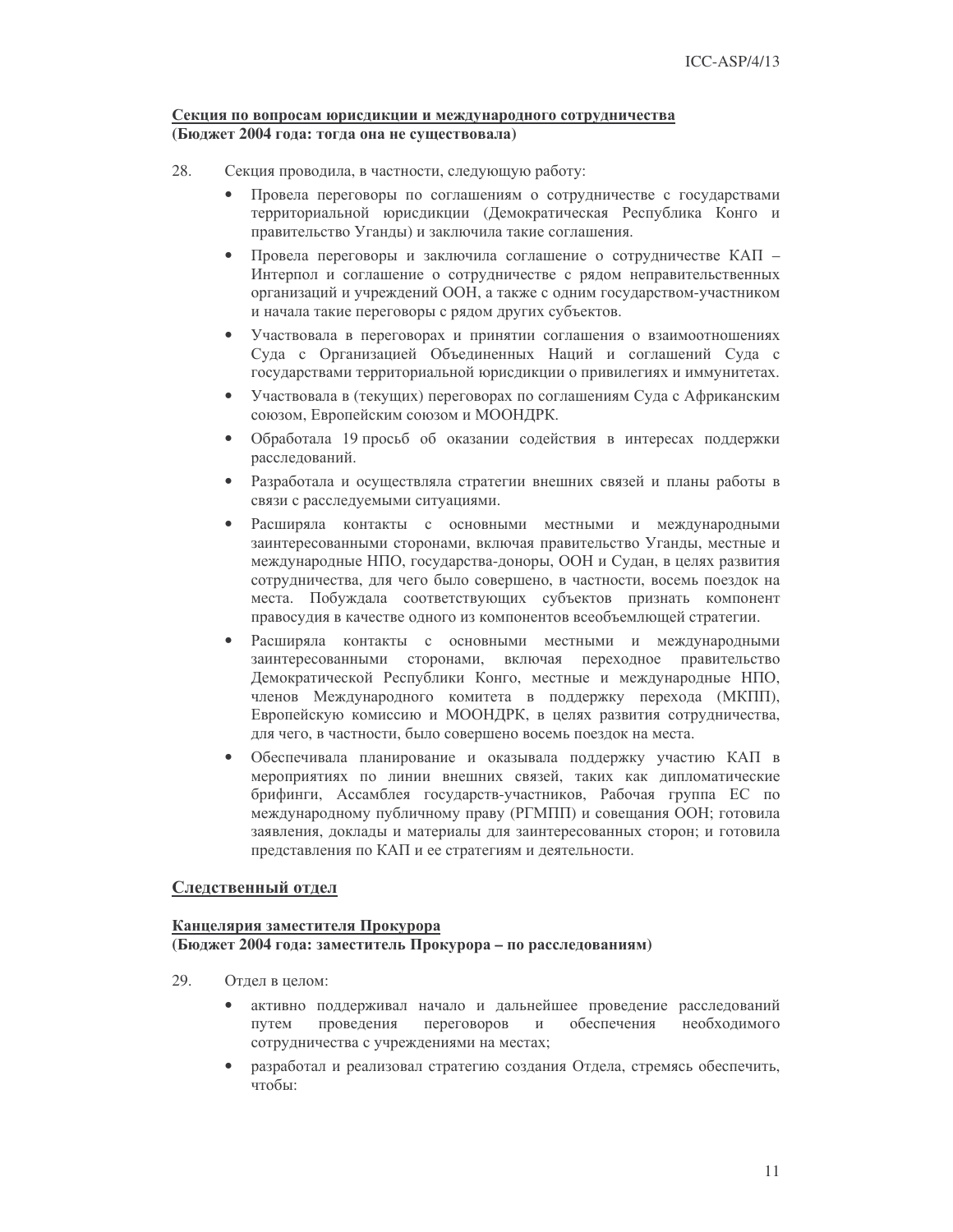- о в организационном плане было обеспечено наличие персонала и оборудования;
- были определены основные оперативные стратегии и процедуры;  $\circ$
- были поставлены и по мере возможности выполнялись цели  $\circ$ деятельности каждого подразделения;
- о был достигнут значительный прогресс в проведении каждого расследования.

# Секция планирования и поддержки расследований (Бюджет 2004 года: часть Следственной секции)

# Группа по анализу

- $\bullet$ Расширяла работу по анализу преступлений в поддержку предварительных рассмотрений. Проводила предварительный анализ преступлений по пяти ситуациям и сравнительный анализ различных ситуаций, в результате чего были выявлены основные районы преступлений и основные подозреваемые группы в расследуемых ситуациях.
- Проводила анализ в поддержку расследований по следующим  $\bullet$ направлениям: сбор, сверка и анализ различных источников доказательств с целью подготовки конкретных материалов в поддержку работы по делу картина преступления, характеристики подозреваемого (индивидуумов или организаций); анализ происшествий.
- $\bullet$ Разработала методические стандарты анализа, включая оценку источников, количественный анализ и подготовку ряда электронных инструментов.
- Разработала модель отбора и проверки аналитиков и следователей для  $\bullet$ успешного найма специалистов.

# Группа по гендерным вопросам и детям

- Сформировала структуру Группы и четко определила свою роль в рамках Отдела и КАП в целом.
- $\bullet$ Оказывала содействие/поддержку следователям на местах и организовывала профессиональную подготовку следственных групп без отрыва от основной леятельности.
- $\bullet$ Подготовила протокол по координации деятельности с Секцией по вопросам участия потерпевших и возмещения им ущерба (СУПВУ).
- Разрабатывала политику и руководящие принципы по вопросам,  $\bullet$ касающимся потерпевших, включая первый этап разработки политики, касающейся сексуального насилия.
- $\bullet$ Создала процедуры, обеспечивающие надлежащий подход к потерпевшим в ходе расследований, и реализовала такие меры, как оценка потерпевших на местах до проведения опроса. В результате была разработана и внедрена стандартная процедура оценки состояния потерпевших на местах в обеих существующих ситуациях и был внесен существенный вклад в разработку политики по вопросам защиты прав потерпевших и охраны потерпевших/свидетелей на уровне КАП.

#### Группа по операциям

 $30.$ Эта Группа приступила к работе только в конце октября 2004 года с приходом Координатора по судебной экспертизе; таким образом, все, чего достигла эта Группа, касается исключительно судебной экспертизы. Группа по операциям: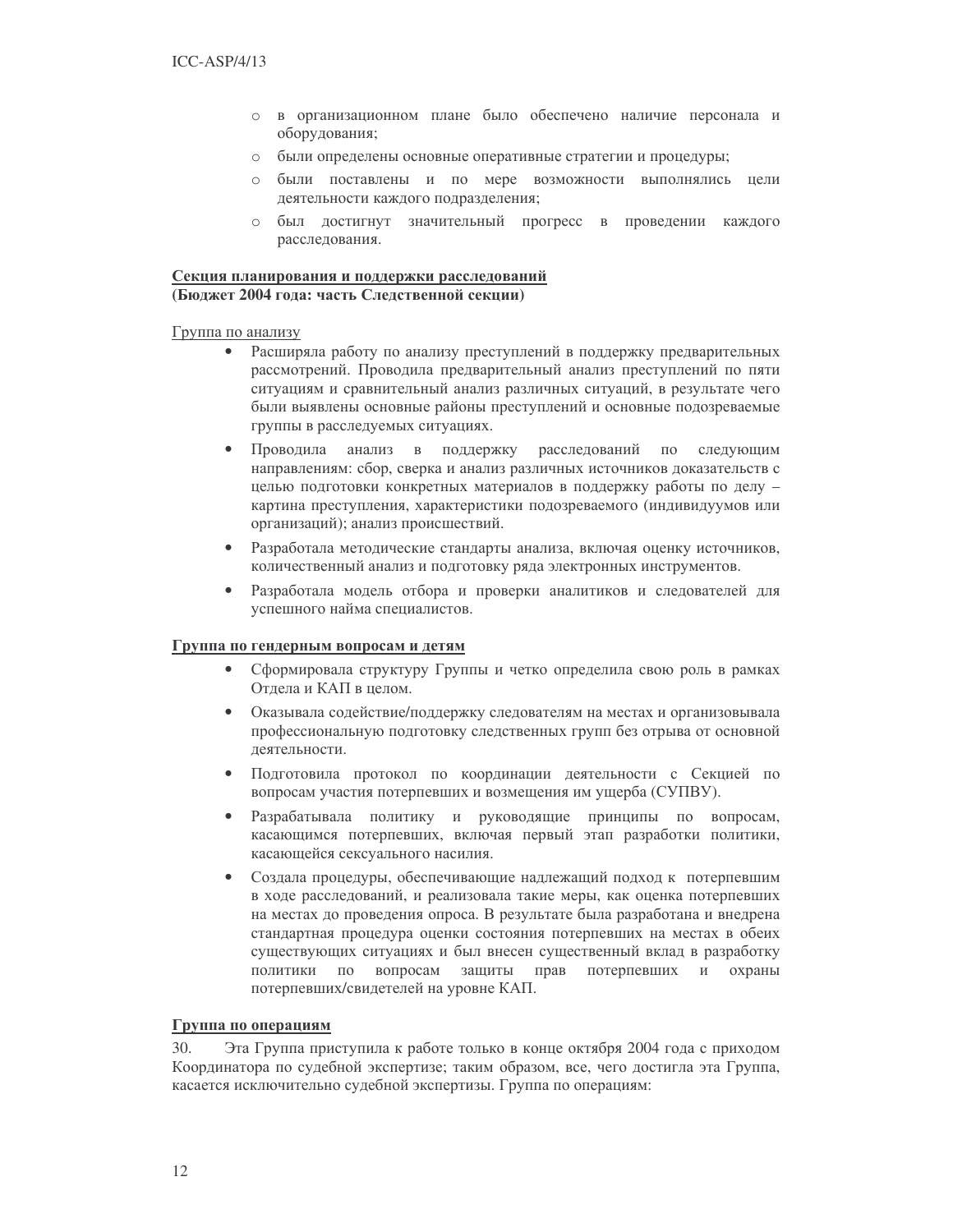- $\bullet$ обеспечивала поддержку в форме судебной экспертизы и предоставляла консультации группам, выезжая на места (Ндреле), и анализируя материалы судебных экспертиз, имеющие отношение к расследованиям;
- разработала цели судебной экспертизы и стратегический подход к этой деятельности;
- $\bullet$ приступила к созданию сети корреспондентов по судебной экспертизе (НПО, частные лица, учреждения);
- начала разработку руководящих принципов, процедур и методик;  $\bullet$
- приобрела оборудование для судебной экспертизы путем закупок по списку  $\bullet$ принадлежностей для быстрого реагирования и списку литературы по судебной экспертизе.

#### Следственные группы

#### (Бюджет 2004 года: часть Группы по расследованиям)

- $\bullet$ Завершили найм сотрудников и подготовку групп (по правовым, следственным, оперативным и культурным вопросам).
- $\bullet$ Разработали гипотетическую модель дела, которая позволяет вести целенаправленные расследования и регулярно обновляется.
- Собирали доказательства и информацию путем анализа открытых  $\bullet$ источников и опросов.
- $\bullet$ Разработали процедуру защиты свидетелей.
- Разработали необходимые протоколы по обработке информации и  $\bullet$ выполнению обязательств по Статуту.

#### Отдел уголовного преследования

31. В 2004 году Отдел уголовного преследования уделял основное внимание следующим четырем важнейшим видам деятельности: наем; разработка необходимых правовых протоколов и руководящих принципов для целей проведения расследований и уголовного преследования; содействие разработке внутренних процедур регистрации, хранения и обработки доказательств; и предоставление юридических консультаций сотрудникам ОЮДС и следственным группам на стадиях анализа и расследований. Уделение первоочередного внимания этим вопросам дало следующие результаты:

- Вступление в должность заместителя Прокурора (по уголовному преследованию) 2 ноября 2004 года г-жи Фату Бенсуды.
- Наем всех старших юристов (трех старших судебных адвокатов и одного  $\bullet$ старшего адвоката по апелляциям) и их персонала поддержки. Был начат процесс отбора кандидатов на другие должности специалистов.
- $\bullet$ Разработка протоколов по процедурам, предусмотренным в статье 56, проведению опросов свидетелей, проведению опросов подозреваемых, применению принципа объективности и раскрытия информации о доказательствах, находящихся в распоряжении Канцелярии и под ее контролем.
- Обеспечение профессиональной подготовки следователей (Следственного  $\bullet$ отдела) по этим протоколам и соответствующим правовым требованиям Римского статута, Правил процедуры и доказывания и Регламента Суда.
- Активное участие в процессе принятия Регламента Суда.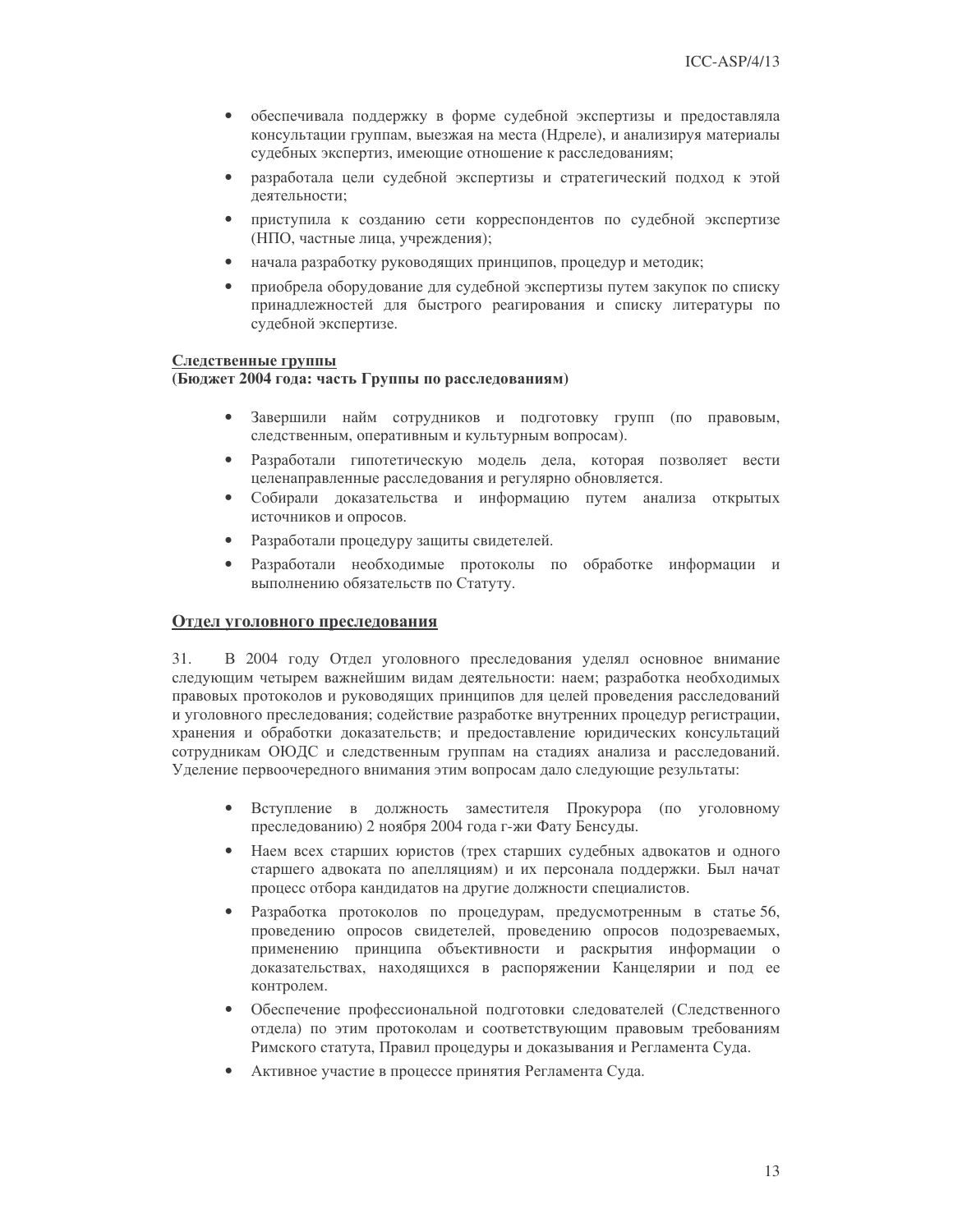- Оказание юридического содействия сотрудникам ОЮДС в разработке  $\bullet$ различных соглашений о сотрудничестве и по другим соответствующим вопросам сотрудничества.
- $\bullet$ Участие в миссиях по расследованию совместно с следователями Следственного отдела.
- $\bullet$ Предоставление юридических консультаций сотрудникам Секции обслуживания, ответственным за разработку систем ИТ для хранения и обработки информации, а также консультирование по процессу выбора поставщика системы «электронного суда».
- Сотрудничество с Секретариатом Суда в деле совершенствования  $\bullet$ координации, включая разработку конкретных руководящих принципов взаимодействия и обмена информацией.

#### D. Секретариат

# Канцелярия Секретаря

# Собственная канцелярия Секретаря

32. В соответствии с ролью Собственной канцелярии Секретаря главные достижения за 2004 год могут быть в широком плане разделены на достижения в области управления и достижения в области внешних связей.

В плане управления Собственная канцелярия Секретаря:

- $\bullet$ обеспечила достижение целей отделений и секций в рамках Секретариата;
- занималась дальнейшим развитием общего управления Секретариатом  $\bullet$ путем предоставления руководящих указаний, координации и проведения обзора всех основных видов деятельности/проектов в рамках Секретариата и обеспечения потока информации; регулярно проводила двусторонние и совместные совещания с руководителями отделений/начальниками секций и занималась организацией мероприятий, способствующих улучшению взаимодействия в Секретариате, и принимала в них участие;
- координировала все аспекты деятельности на местах, касающейся  $\bullet$ Секретариата. В связи с этим Секретарь/сотрудники Собственной канцелярии Секретаря совершили три поездки в Уганду и ДРК;
- продолжала обеспечивать координацию между органами Суда путем  $\bullet$ участия в еженедельных совещаниях с Президиумом и регулярных совещаниях Координационного совета, внутриучрежденческих комитетов и рабочих групп.

#### В плане внешних связей Собственная канцелярия Секретаря:

укрепляла диалог между Судом и его ключевыми партнерами (принимающее государство, государства-участники Статута и государства, He являющиеся участниками Статута, межправительственные и международные организации, НПО, доноры и научные круги) путем подготовки, проведения/или участия в проведении совещаний с Ассамблеей государств-участников, двух совещаний с Бюджетно-финансовым комитетом, трех брифингов для дипломатического сообщества, двух совещаний с Рабочей группой ЕС по международному публичному праву (РГМПП), двух стратегических совещаний с НПО, еженедельных совещаний с Целевой группой, учрежденной в министерстве иностранных дел принимающего государства, многочисленных тематических совещаний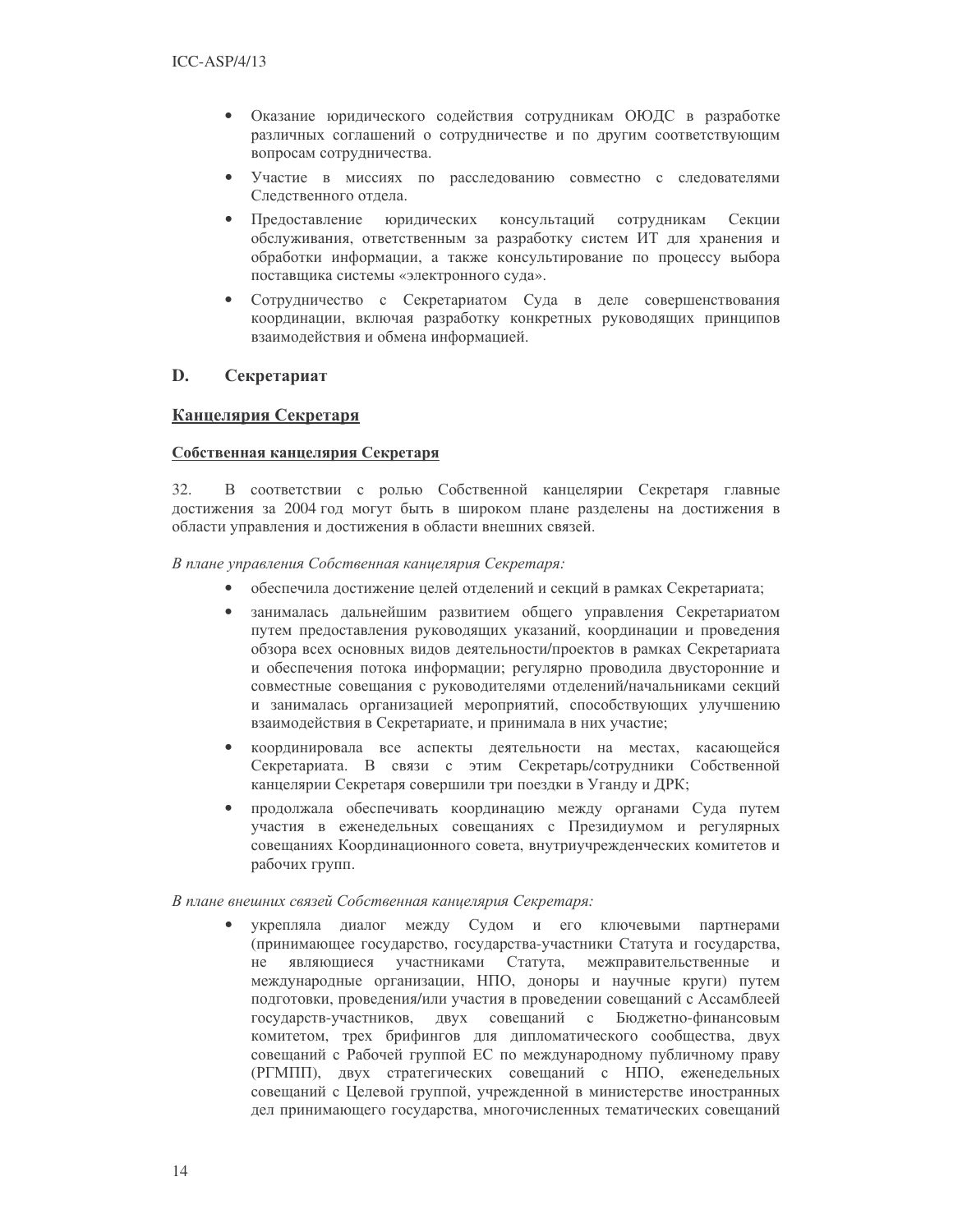с представителями государств и НПО и нескольких конференций (например, Ванкуверский диалог по стратегиям общественной информации в интересах международной юстиции), а также последующей деятельности по их итогам;

 $\bullet$ координировала и выполняла обязательства Суда по представлению отчетов.

#### Управление внутренней ревизии

- 33. В 2004 году Управление внутренней ревизии достигло следующих результатов:
	- создало хорошо функционирующее Управление, в том числе за счет заполнения утвержденных должностей;
	- $\bullet$ утвердило Устав внутренней ревизии;
	- выявило и провело оценку рисков для руководства стратегическим  $\bullet$ планированием;
	- работало над координацией и налаживанием устойчивых рабочих  $\bullet$ отношений с Внешним аудитором, занимаясь при этом максимальным расширением областей ревизии и сведением к минимуму дублирования;
	- начало проведение детальной ревизии деятельности;  $\bullet$
	- занималось разработкой процесса оценки и представления информации о  $\bullet$ ходе выполнения рекомендаций;
	- готовило ответы на специальные запросы старшего руководства.  $\bullet$

#### Секция юридических консультаций

- 34. В 2004 году, исходя из поставленных перед собой на год целей, Секция:
	- предоставляла юридические консультации/заключения  $\bullet$ Секретарю, Координационному совету и другим секциям, включая Секцию людских ресурсов, Группу по делам потерпевших и свидетелей, Секцию общественной информации и документации и Секцию по охране и безопасности;
	- завершила доработку Соглашения о взаимоотношениях с Организацией Объединенных Наций; завершила доработку проекта соглашения об исполнении приговоров; завершила доработку проекта соглашения о перемещении свидетелей; завершила доработку типовых меморандумов о взаимопонимании с государствами; завершила на 80 процентов подготовку проекта соглашения о штаб-квартире; редактировала поправки о сроках и условиях службы судей, которые были приняты Ассамблеей государствучастников;
	- выпускала и публиковала административные распоряжения через внутреннюю сеть;
	- занималась улучшением координации и связи между органами по правовым  $\bullet$ вопросам;
	- принимала участие в регулярных внутриучрежденческих совещаниях и обсуждении по различным вопросам;
	- разработала базу данных по осуществлению законодательств в  $\bullet$ государствах-участниках;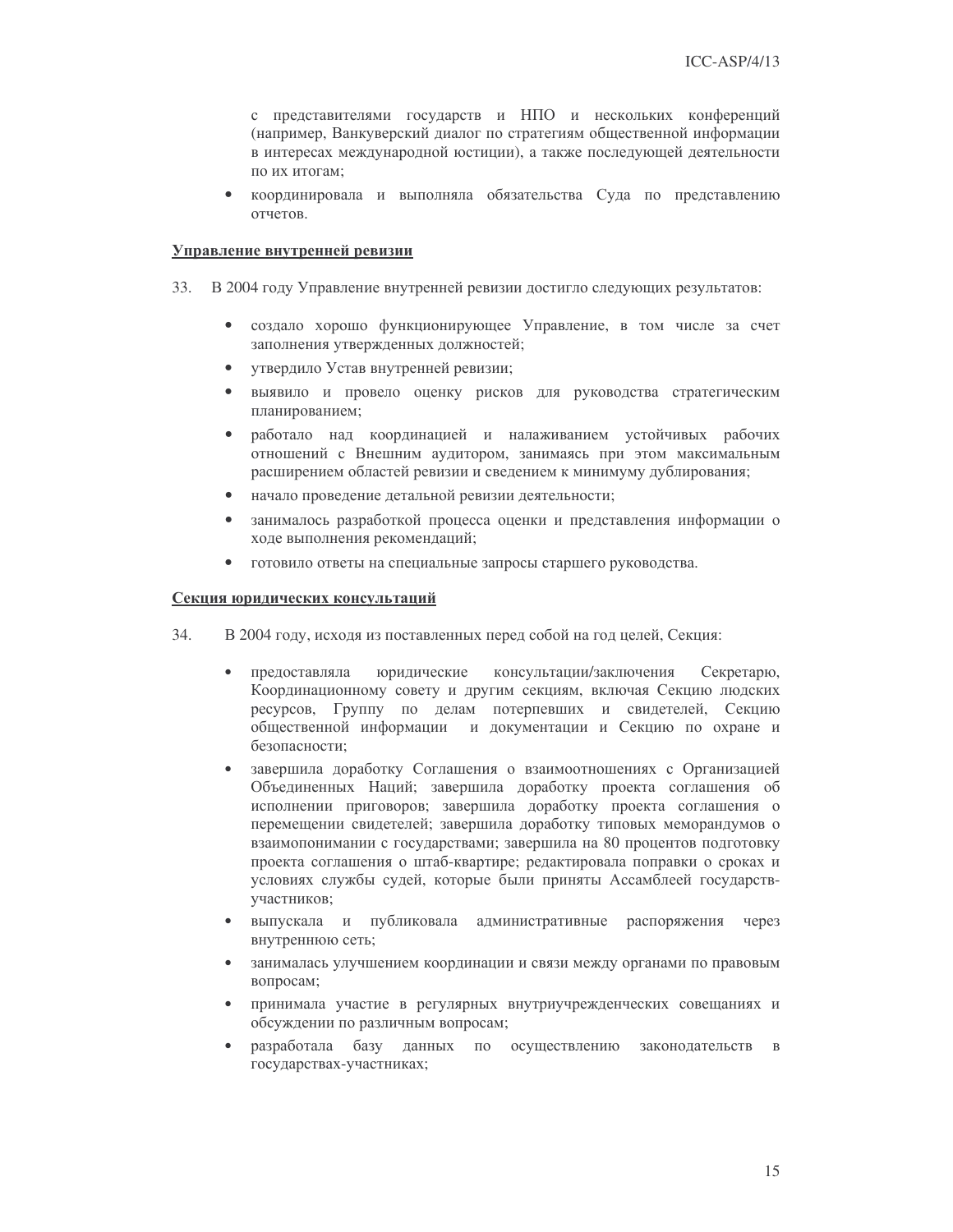- $\bullet$ разработала типовые документы для формирования основы для ведения переговоров по контрактам частного коммерческого характера с обеспечением уважения привилегий и иммунитетов Суда;
- $\bullet$ принимала участие в учебных занятиях по обучению используемым ООН процедурам закупок и заключениях контрактов, которые проводились Межучрежденческим управлением по снабжению и поставкам (МУСП);
- принимала участие в постоянной программе правового образования,  $\bullet$ которая направлена на то, чтобы быть в курсе общих изменений в области права.

## Секция по охране и безопасности

35. Секция по охране и безопасности обслуживает Суд в трех главных областях: охрана и безопасность в штаб-квартире, охрана и безопасность на местах и информационная безопасность. В 2004 году она достигла следующих результатов в трех этих областях:

### Штаб-квартира

- $\bullet$ Создала Центр по контролю за безопасностью, который стал полностью функционирующим и обеспечивает охрану, безопасность и мониторинг на случай чрезвычайных ситуаций, а также потенциал для реагирования на них, в пределах всей штаб-квартиры, работающий круглосуточно и без выходных.
- Провела надлежащее обучение всего занимающегося охраной персонала для выполнения им задач и обязанностей и обеспечила его оснащение.
- Создала безопасную и охраняемую рабочую среду, где не отмечалось  $\bullet$ серьезных инцидентов, связанных с нанесением физического ущерба или вопросами охраны и безопасности.

#### Деятельность на местах

- Создала Бюро по вопросам безопасности на местах, с тем чтобы оно начало заниматься инструктажем и консультированием персонала, выезжающего на места, и связанной с этим координацией.
- $\bullet$ Установила необхолимый(ые)  $KOHTAKT(H)$   $C$ другими охранными агентствами и контакты в данной области.
- Закупила обязательные средства личной защиты и оборудование связи.  $\bullet$
- Провела обучение по вопросам безопасности на местах, оказанию первой  $\bullet$ помощи и отработке действий по сохранению жизни.

# Информационная безопасность

- Наняла аналитика по вопросам информационной безопасности.
- Учредила Форум по управлению информационной безопасностью.  $\bullet$
- В соответствии с изданной директивой Председателя отредактировала ряд  $\bullet$ административных инструкций, в которых определяется обязательство Суда создать надлежащий режим информационной безопасности.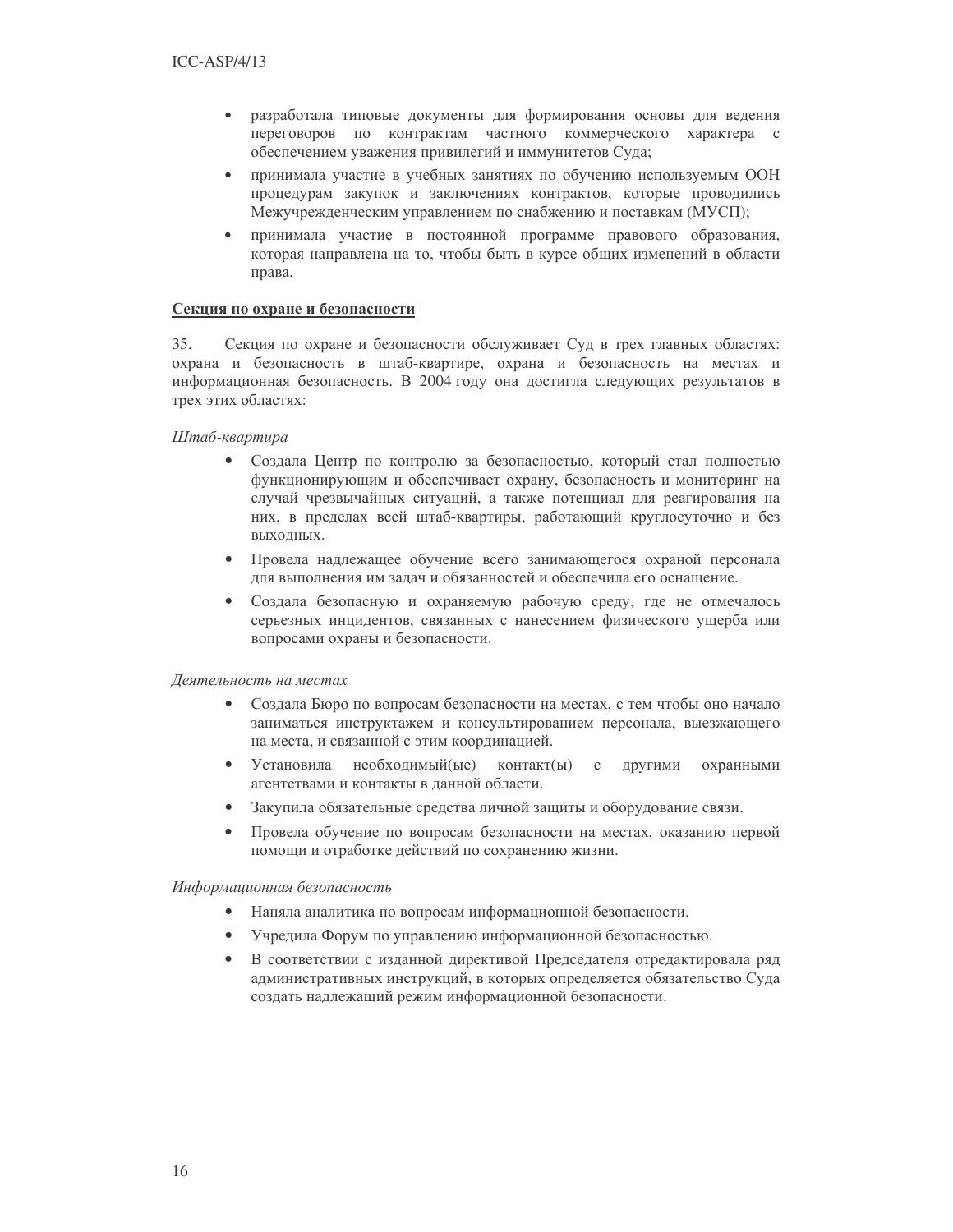# Отдел общего административного обслуживания (Бюджет 2004 года: часть Канцелярии заместителя Секретаря)

### Канцелярия директора

## (Бюджет 2004 года: Собственная канцелярия заместителя Секретаря)

36. Поскольку должность директора этого Отдела является очень важной, уделялось особое внимание организации планомерного процесса отбора кадров для выявления наиболее подходящего кандидата для этой работы. Однако не менее важно было обеспечить и то, чтобы эта должность не оставалась вакантной слишком долго, и было принято решение заполнить ее, наняв временного директора. В результате проводившегося в широких масштабах процесса набора персонала и отсутствия на начальных этапах деятельности отобранного кандидата до ноября 2004 года соответствующие функции исполнялись временным директором.

37. Основные достижения за 2004 год можно резюмировать следующим образом. Канцелярия:

- $\bullet$ предоставляла руководящие указания начальникам секций Отдела;
- $\bullet$ осуществляла надзор за решениями, принимаемыми в отношении вопросов управления;
- проводила оценку всех устанавливаемых электронных систем;  $\bullet$
- координировала в рамках Суда, а также с принимающим государством все  $\bullet$ вопросы, касающиеся модернизации и реконструкции временных помещений;
- $\bullet$ ввела практику заключения соглашений об уровне обслуживания между Отделом и пользователями услуг;
- $\bullet$ обеспечила представление и точность всех докладов, исходящих от администрации;
- вела наблюдение за подготовкой предлагаемого бюджета на 2005 год;
- предоставляла консультации и оказывала содействие в вопросах найма директора Отдела общего административного обслуживания.

#### Секция людских ресурсов

38. В области управления людскими ресурсами Суд по-прежнему сталкивался в 2004 году с тремя главными вызовами. Во-первых, для обеспечения функционирования Суда одним из основных имеющих решающее значение требований оставалось проведение найма персонала. Во-вторых, Суду пришлось заниматься определением своих конкретных потребностей в области управления людскими ресурсами и разработкой своей собственной политики. В-третьих, ему приходилось реагировать на многочисленные запросы набранного персонала, ожидающего полную заботу и набор услуг, которые обычно предоставляются давно существующими международными организациями.

- 39. Секция людских ресурсов добилась в 2004 году следующих результатов:
	- занималась набором персонала, работающего по срочным контрактам;  $\bullet$ персонала, работающего по краткосрочным контрактам; консультантов и отдельных подрядчиков;
	- $\bullet$ получила и провела рассмотрение в общей сложности 12 111 заявок на занятие штатных должностей;
	- провела набор 134 стажеров и 11 приглашенных специалистов;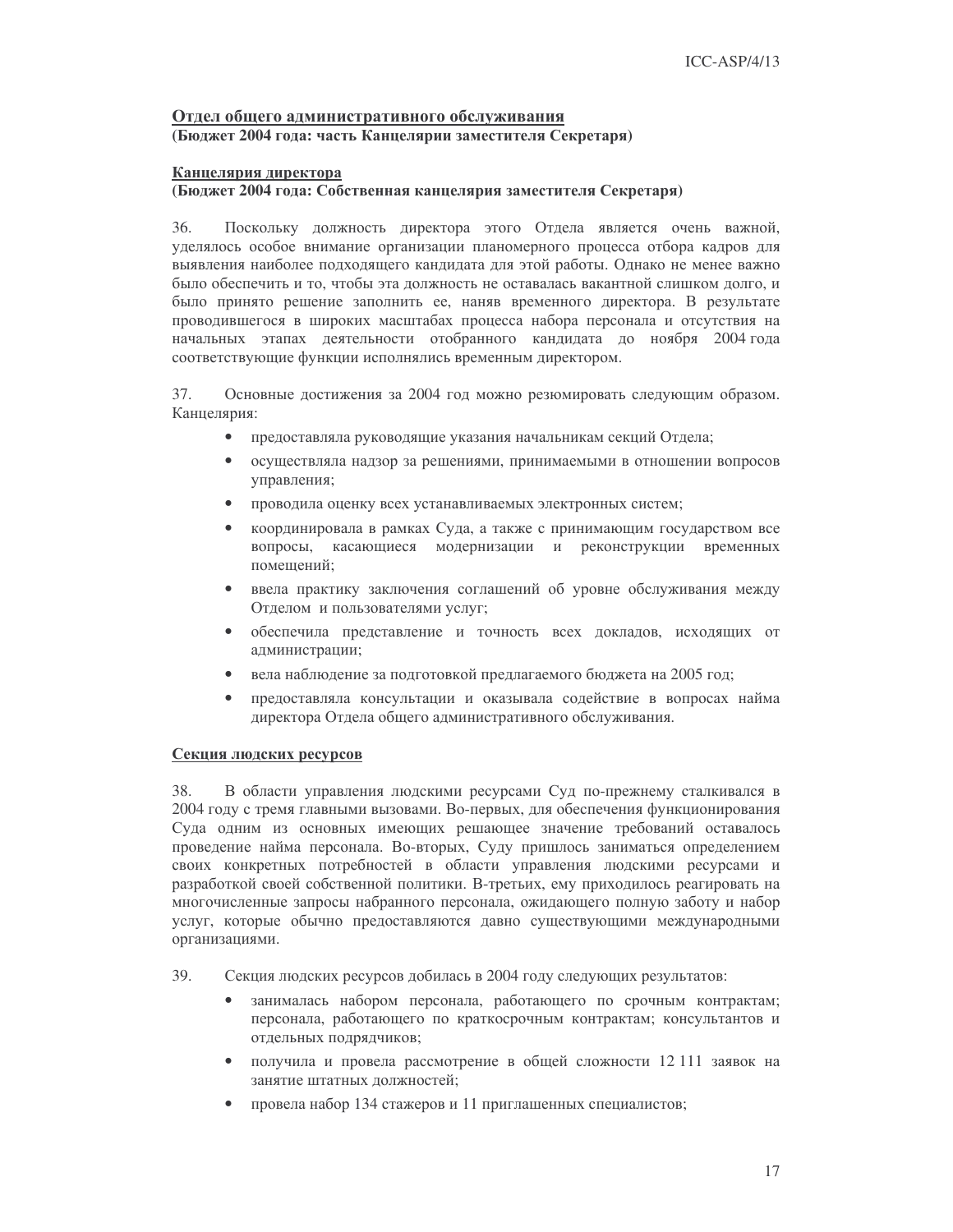- осуществила три важных проекта, заложивших основу для политики Суда в  $\bullet$ области управления людскими ресурсами:
	- разработка Правил о персонале Суда;  $\circ$
	- разработка системы управления деятельностью и ее оценки;  $\circ$
	- $\circ$ классификация всех штатных должностей;
- начала работу по программам обучения;
- создала Группу по медицинскому обслуживанию и социальному обеспечению для развития навыков и социального обеспечения сотрудников.

# Бюджетно-контрольная секция

# (Бюджет 2004 года: Бюджетная секция)

 $40.$ В 2004 году в рамках Отдела общего административного обслуживания Секретариата была создана Бюджетная секция. В 2004 году Секция достигла следующих результатов:

- завершила подготовку бюджетных документов на 2005 год;  $\bullet$
- занималась разработкой использования метода подготовки бюджета,  $\bullet$ ориентированного на результаты;
- обеспечивала четкость и транспарентность в рамках всего бюджетного  $\bullet$ процесса;
- осуществляла мониторинг ассигнований и вела контроль за исполнением  $\bullet$ бюджета.

#### Финансовая секция

# (Бюджет 2004 года: часть Секции административного обслуживания)

- $41.$ В 2004 году Финансовая секция занималась следующей деятельностью:
	- завершила подготовку планов и опробование к этапу I внедрения системы программного обеспечения SAP с 1 января 2005 года (оплата счетов-фактур, связанных с закупками);
	- занималась разработкой планов к этапу II/а и II/b внедрения SAP обработка платежных ведомостей и путевых расходов;
	- успешно внедрила систему промежуточных платежных ведомостей  $\bullet$ («Проген») для устранения рисков ведения платежных ведомостей на крупноформатных таблицах до внедрения SAP;
	- успешно отчиталась о всех пенсионных взносах, которые были внесены за период до 1 января 2004 года в Объединенный пенсионный фонд персонала Организации Объединенных Наций от имени всех участников Фонда до этой даты, и выплатила их взносы вместе с долей Организации и начисленными процентами, которые находились на сберегательном счете, открытом Судом для этой цели в 2002 году;
	- $\bullet$ представила финансовые ведомости о счетах Суда за первый финансовый период Внешнему аудитору в установленные сроки и получила положительное аудиторское заключение;
	- провела переговоры о заключении на более благоприятных условиях контракта на оказание финансовых услуг Суду с местным банком для улучшения обслуживания на местах и в отношении иностранных валют,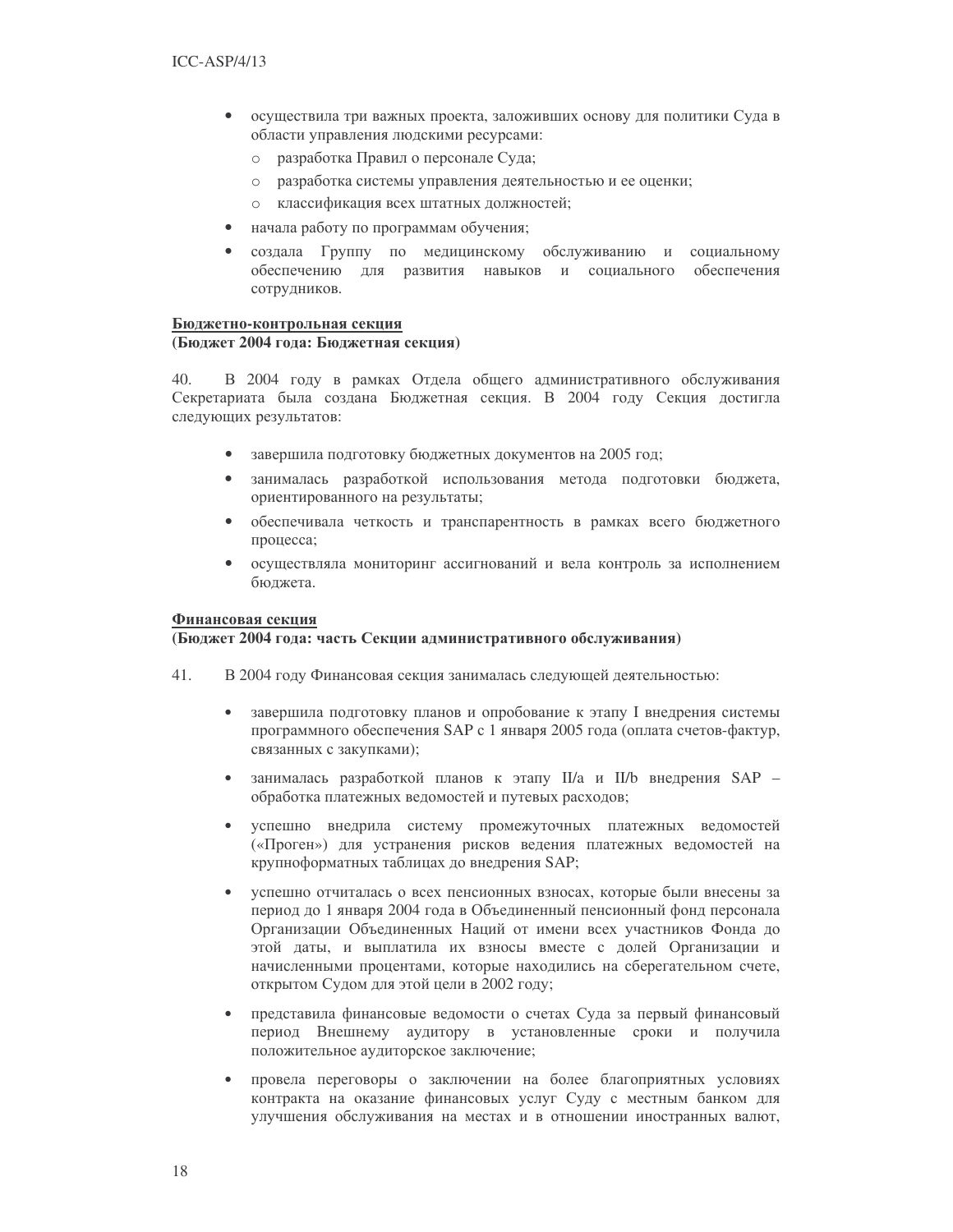бесплатного пользования банкоматами с целью получения облегченного доступа к наличности, необходимого для удовлетворения оперативных потребностей, а также снижения банковской комиссии;

разработала и внедрила политику в отношении инвестирования излишка средств Суда в соответствии с Финансовыми положениями и правилами для оптимизации ставки дохода от избыточных средств на банковских счетах Суда.

#### Секция общего обслуживания

#### (Бюджет 2004 года: Секция административного обслуживания)

42. 2004 год был особенно напряженным для этой Секции, поскольку продолжалось расширение Суда, разработка политики и процедур и закупка товаров/оборудования. В разработке бизнес-процессов для прикладных программ SAP и ТРИМ были задействованы все подразделения.

#### Группа оформления поездок

- $\bullet$ Подтвердила процедуры и политику по протокольным вопросам.
- Занималась развитием устойчивых связей с авиационными компаниями.
- Занималась совершенствованием обслуживания всех сотрудников Суда.

#### Группа материально-технического обеспечения и транспорта

- Создала склад и условия для приемки и проверки на Сатурнусстраат.
- Оказывала содействие с составлением контрольного листа и заказом  $\bullet$ товаров или товаров/услуг для отделений на местах.
- $\bullet$ Консолидировала устоявшуюся практику поставок.
- Занималась вопросами управления парком транспортных средств.

#### Группа по техническому обслуживанию и эксплуатации помещений

- Занималась вопросами реконструкции на Сатурнусстраат и отслеживала эти  $\bullet$ вопросы.
- Осуществляла мониторинг хода завершения строительства крыла D и  $\bullet$ Палаты предварительного производства и выносила рекомендации в этой связи.
- Занималась вопросами проектирования и мониторинга хода работ в отношении зала судебных заседаний 2.
- Занималась вопросами планирования и осуществления работ  $\bullet$  $\Pi 0$ реконструкции и модернизации крыла С.
- Оказывала содействие в выборе отделений на местах.
- $\bullet$ Осуществляла контроль за реконструкцией моста для перехода на 14 и 15 этажах.
- $\bullet$ Подготовила генеральный план для здания «Арк» - подготовила проект помещения для установки серверов и осуществила его.
- Вела мониторинг контрактов на обслуживание здания «Арк».  $\bullet$

#### Группа ведения документации

 $\bullet$ Занималась разработкой политики и процедур, касающихся безопасности и доступа к информации, хранения документации, ее удаления, сохранности и содержания, а также управления электронной почтой.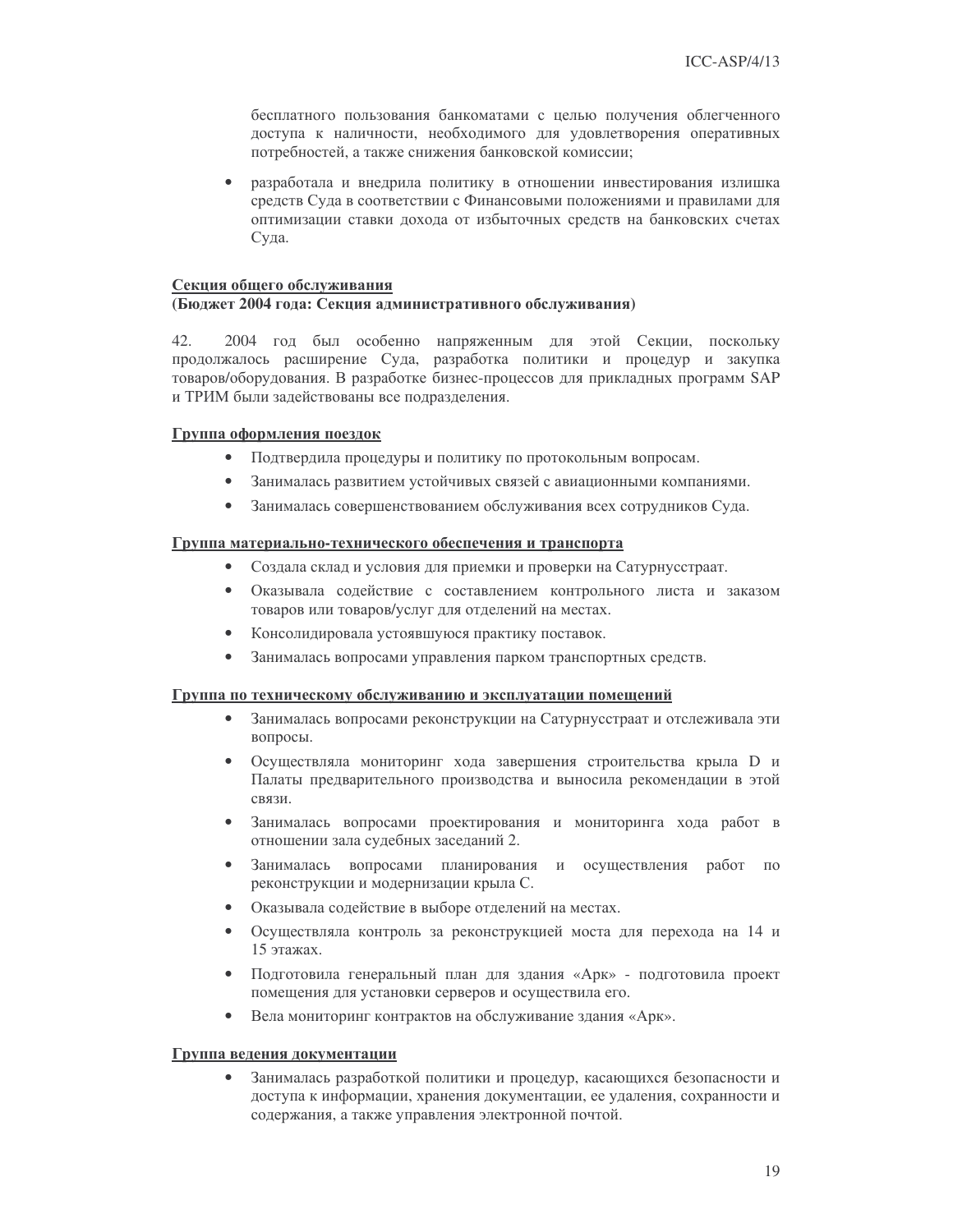- $\bullet$ Опробовала ТРИМ на соответствие критериям приемки; контролировала и внедряла эту систему на всех настольных ПК сотрудников.
- Проектировала и внедряла системы классификации видов деятельности для  $\bullet$ административных функций в систему ТРИМ.
- Занималась разработкой методики обучения ТРИМ и практическим  $\bullet$ обучением и внедрила режим сканирования документов.
- Занималась вопросами усовершенствования курьерской службы и  $\bullet$ связанных с ней ставок, реорганизовала процедуры обработки корреспонденции, включая процедуры на случай получения зараженных отправлений, в координации с Секцией по охране и безопасности и местными властями.

### Секция информационных и коммуникационных технологий

43. В 2004 году Секция информационных и коммуникационных технологий приняла меры по созданию надежной, безопасной и охраняемой инфраструктуры Суда с целью активного использования информационной технологии (ИТ) для максимального использования преимуществ информационных систем всеми органами Суда. Это было достигнуто за счет следующего:

- $\bullet$ Обеспечение станлартной технической инфраструктуры, **ВКЛЮЧАЯ** современный настольный ПК и операционную систему, комплект серверов Windows и создание мультимедийной и аудиовизуальной инфраструктуры. Благодаря этому конечный пользователь располагает набором легких в использовании, стандартных и эффективных инструментов.
- Обеспечение работы высокодоступной кластерной прикладной программы  $\blacksquare$ для системы SAP и сети хранения данных для SAP и ТРИМ, обеспечивая тем самым достаточный объем памяти и гарантии уровня обслуживания.
- Установка стабильной сети на 100 бит/с для настольных пользователей ПК, которая позволяет осуществлять связь и подключение с помощью интерфейса оперативно и эффективно. Это включает виртуальное разделение сети и физическое разделение прикладных программ с учетом потребностей всех органов в обеспечении конфиденциальности.
- Обеспечение Интернет-протокола голосовым сопровождением, потокового видео и видеоконференцсвязи, которая является эффективным с точки зрения затрат телекоммуникационным методом.
- Установка комплекта пакетного программного обеспечения по управлению  $\bullet$ (система ПРУ) для финансового управления и закупок.
- Установка системы управления документацией (ТРИМ).  $\bullet$
- $\bullet$ Введение соглашений об обслуживании с различными поставщиками для обеспечения бесперебойного обслуживания.

### Секция закупок

### (Бюджет 2004 года: часть Секции административного обслуживания)

44. В 2004 году была создана и организована официальная Секция закупок для выполнения всей работы Суда по закупкам. Секция функционировала в 2004 году успешно, и в настоящее время в ее состав входит один сотрудник категории специалистов и четыре сотрудника категории общего обслуживания. Эта Секция добилась значительной экономии расходов, поскольку она функционировала в течение всего 2004 года, не заполнив вакансии двух должностей сотрудников категорий специалистов (руководитель Секции С-4 и руководитель Группы по контрактам).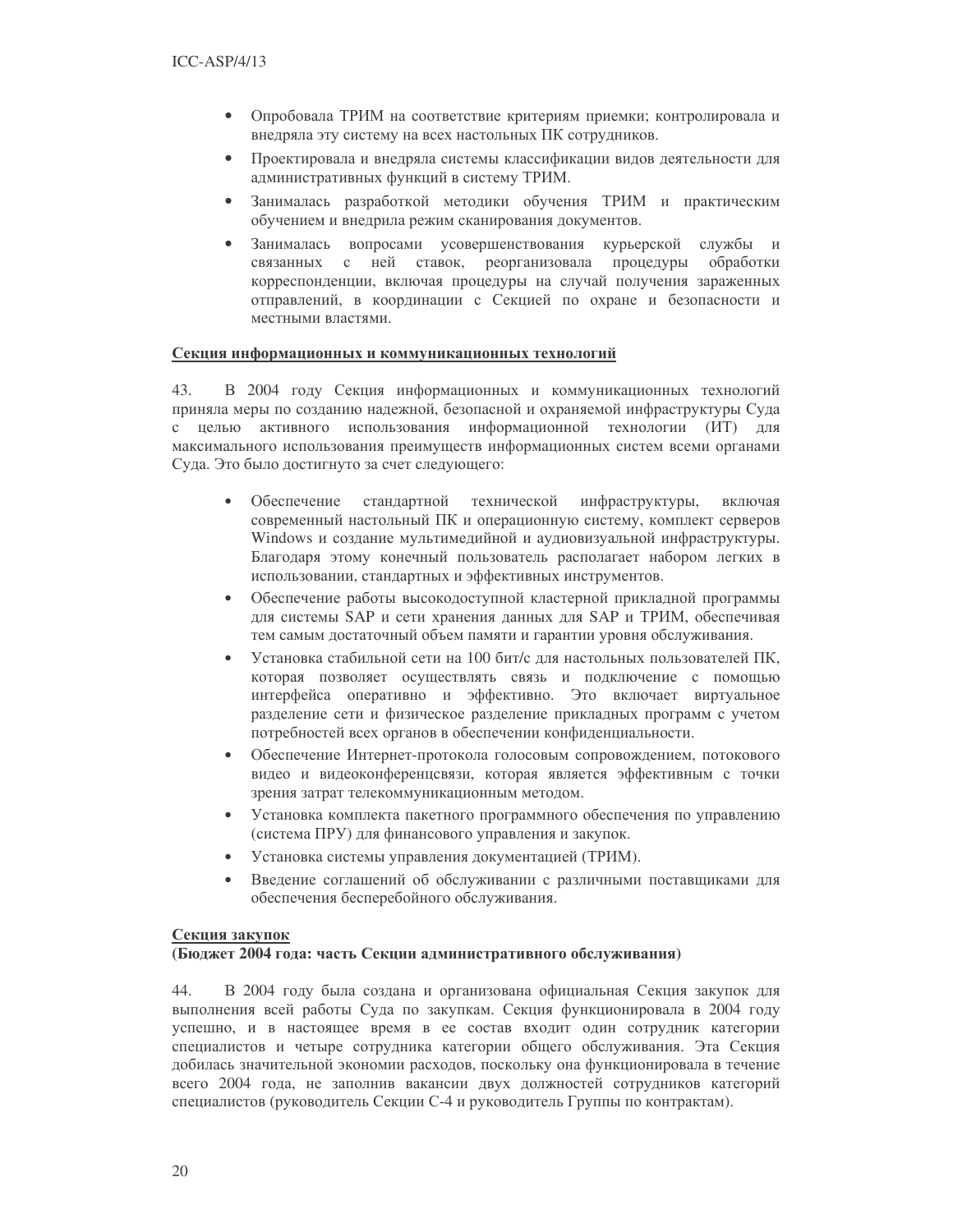- $45.$ В 2004 году Секция:
	- упростила и перевела процесс закупок на стандартизованные технологические операции (СТО);
	- отобразила в виде схемы и установила функциональную зависимость между процессами закупок и новой ПРУ (SAP);
	- разработала и завершила подготовку документа с планом конфигурации  $\bullet$ системы SAP:
	- обработала 754 заказа на закупки и 45 контрактов общей стоимостью в  $\bullet$ 20,1 млн. евро.

# Отдел обслуживания Суда

### (Бюджет 2004 года: Секция отправления правосудия и часть Секции по вопросам защиты свидетелей и участия потерпевших)

46 Отдел обслуживания Суда был создан в 2004 году. До проведенной внутри Секретариата реструктуризации функции этого Отдела и Отдела по делам потерпевших и адвокатов были объединены в рамках Секции отправления правосудия в программе заместителя Секретаря. Следует отметить, что начальник Отдела, в отсутствие ожидавшейся деятельности Суда, оказывал существенную помощь в создании присутствия на местах, а также в разработке архитектурного задания на постоянные помещения.

# Секция организации судопроизводства

### (Бюджет 2004 года: часть Секции отправления правосудия)

47. Секции организации судопроизводства (СОС) был поручен ряд задач, определенных для Секции отправления правосудия (СОП). После этого СОП была затем переименована в Отдел обслуживания Суда, который включает четыре секции, включая СОС. Следует отметить, что большинство задач, поставленных перед СОС, основывались на том предположении, что производство по делам начнется с 2004 года. Однако судебная деятельность не была начата в первоначально планировавшиеся сроки. В 2004 году Секция:

Правовые вопросы

- Приняла участие в составлении Регламента Секретариата, в частности, главы, касающейся вопросов организации судопроизводства.
- $\bullet$ Оказывала содействие Отделению предварительного производства в подготовке проектов инструкций.

Строительство залов судебных заседаний (Палата предварительного производства, зал судебных заседаний 1, зал судебных заседаний 2)

 $\bullet$ Планировала и осуществляла приобретение аудиовизуального и ИТ оборудования для залов судебных заседаний для будущей работы в соответствии с правилами и оказывала помощь другим секциям, Целевой группе МУС, техническому консультативному агентству «Гальема», министерству Нидерландов по вопросам жилищного строительства, пространственной планировки и окружающей среды и министерству иностранных дел Нидерландов.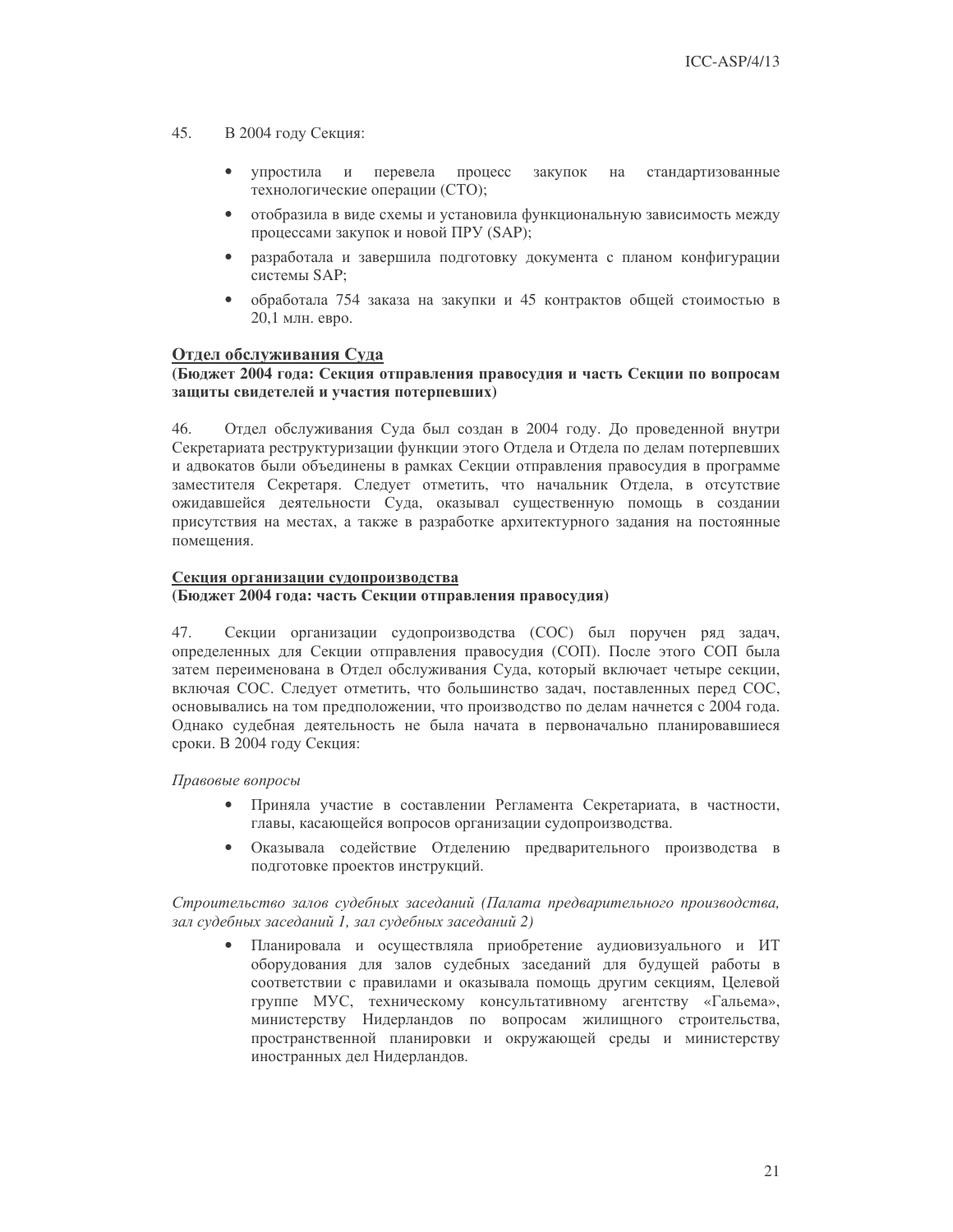$\bullet$ Принимала участие в отборе аудиовизуальной, ИТ аппаратуры и инфраструктуры спутниковой связи для использования «в поле» и в отлелениях на местах.

Система электронного суда

Принимала участие в рабочих группах по определению потребностей в электронном суде, адаптированном к правилам Международного уголовного суда, и тематической группе по системе управления электронными документами (СУЭД) и присутствовала на совещаниях группы по интерактивному управлению памятью (ГИУП) (подготовка политики).

#### Регистрация документов Суда

Разрабатывала процедуры регистрации (до завершения доработки проекта регламента Секретариата); оказывала содействие в оперативной регистрации, защите и хранении; и готовила документы для сотрудников Судебных органов, Канцелярии Прокурора и Отдела обслуживания Суда/Отдела по делам потерпевших и адвокатов.

## Секция по вопросам содержания под стражей (Бюджет 2004 года: часть Секции отправления правосудия)

В 2004 году Секция занималась деятельностью по вопросам существа и 48. оперативной деятельностью, которая дополняла ее работу по разработке и осуществлению политики, правил и положений, касающихся содержания под стражей. Поскольку в соответствии с ордером на арест никто пока не был перемещен в место пребывания Суда, цели, непосредственно связанные с оказанием услуг задержанным лицам, достигнуты не были. Секция:

- провела оценку планов строительства центра содержания под стражей и  $\bullet$ представила Секретарю окончательное предложение;
- $\bullet$ провела оценку ряда вариантов в отношении временного центра содержания под стражей, не прекращая при этом работу над окончательными вариантами:
- установила контакты с учреждениями, занимающимися условиями содержания под стражей и защитой прав человека, с целью разработки учебных программ для обеспечивающих содержание под стражей сотрудников.

# Секция устного и письменного перевода в Суде (Бюджет 2004 года: часть Секции отправления правосудия)

49. В 2004 году были достигнуты две имеющие решающее значение цели: в июне 2004 года в месте пребывания Суда было проведено совещание за круглым столом по вопросам многоязычного зала судебных заседаний, а совместно с Канцелярией Прокурора была создана программа аккредитации для устных переводчиков на местах. Группа устного и письменного перевода в Суде была преобразована в Секцию в середине 2004 года. Кроме того, Секция:

Продолжила оказание лингвистических услуг Президиуму, Палатам и  $\bullet$ Секретариату Суда (устный перевод на учебных занятиях, брифингах и лекциях для КАП) и оказывала полную поддержку по обеспечению письменного и устного перевода Секретариату Ассамблеи государствучастников, до тех пор пока он не нанял свою собственную группу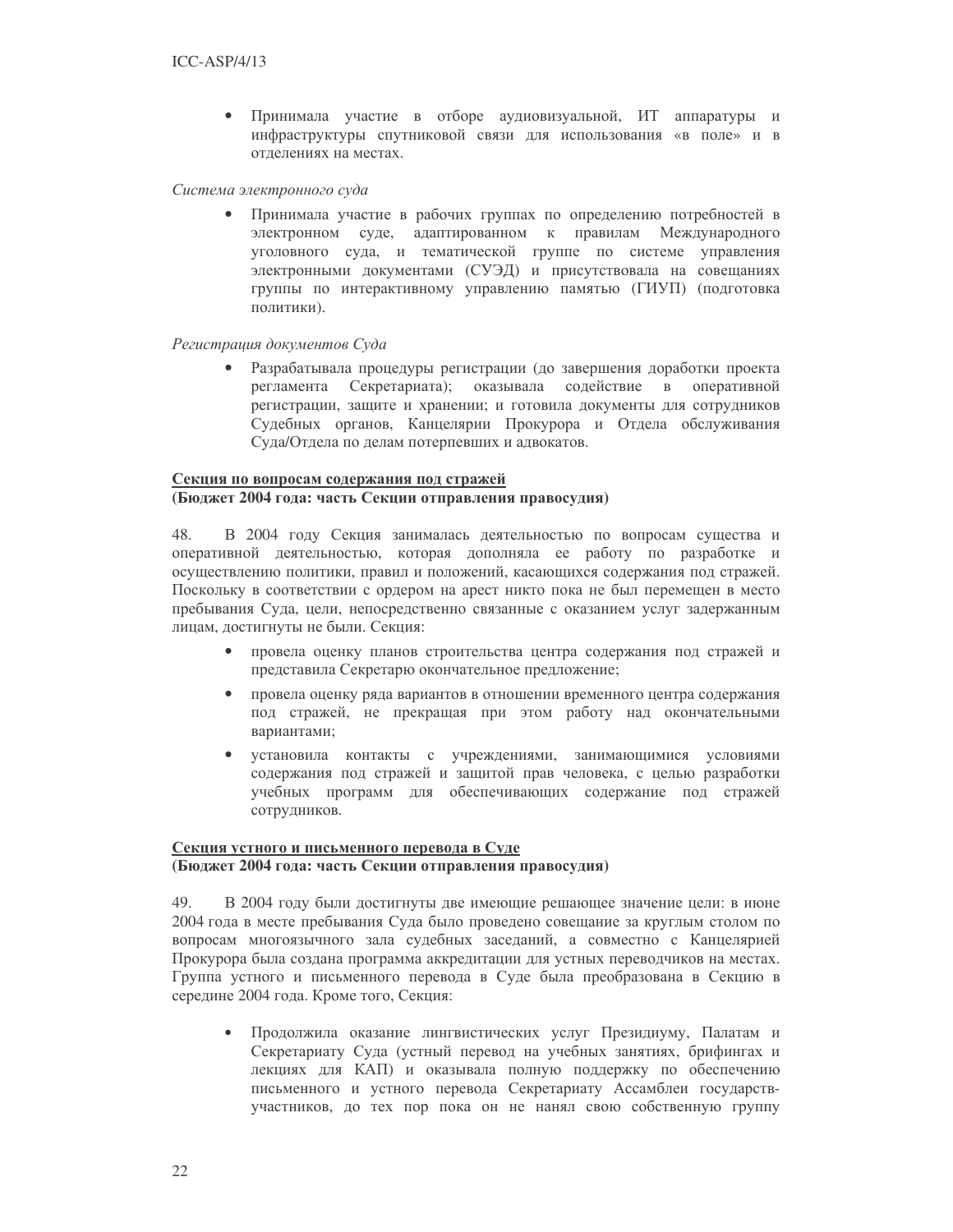набираемых на временной основе письменных переводчиков. В общей сложности устный перевод обеспечивался для 137 мероприятий в месте пребывания в Суде и за его пределами (с января по декабрь 2004 года).

- $\bullet$ Установила четкие процедуры представления заявок на письменный перевод, редактирование, текстовое редактирование и устный перевод и разместила их во внутренней сети.
- $\bullet$ Провела исследование процедур, деятельности и контрольных показателей языковых служб в других международных организациях путем командировок и контактов по телефону и через электронную почту.
- Отредактировала директивы для устных переводчиков в качестве основы  $\bullet$ для Регламента Секретариата Суда, а также процедуры документооборота в качестве основы для стандартизованных технологических операций.
- $\bullet$ Совершила поездки с целью исследований в Международную морскую организацию, Европейскую комиссию (Генеральный директорат по устному переводу и Генеральный директорат по письменному переводу), Международный союз электросвязи, Всемирную торговую организацию, Всемирную организацию интеллектуальной собственности, Всемирную метеорологическую организацию, Отделение Организации Объединенных Наций в Вене и Европейский суд.
- Установила отношения сотрудничества с Женевской школой письменного и  $\bullet$ устного перевода и Вестминстерским университетом.
- $\bullet$ Совершила ознакомительные поездки в оперативных целях в Кампалу в октябре 2004 года и в Киншасу в декабре 2004 года для организации собеседований, отбора и проведения первоначального обучения кандидатов на должности устных переводчиков на местах.
- Присутствовала конференциях: конференция представителей на университетов, организованная совместной службой по устному переводу и конференционному обслуживанию, Брюссель (Генеральный директорат по устному переводу Европейской комиссии); межучрежденческое совещание по языковым механизмам, документации и публикациями, организатором которого выступил Генеральный директорат совместной службы по устному переводу и конференционному обслуживанию, Брюссель; совместное межучрежденческое совещание по вопросам письменного перевода и терминологии с применением компьютера, организатором которого было Европейское космическое агентство, Париж.
- $\bullet$ Организовала учебную подготовку для сотрудников Секции, которой занимались ее собственные сотрудники и внешние консультанты и которая была посвящена ряду правовых и терминологических вопросов.

#### Группа по делам потерпевших и свидетелей

## (Бюджет 2004 года: часть Секции по вопросам защиты свидетелей и участия потерпевших)

В 2004 году бюджет Группы по делам потерпевших и свидетелей (ГПС) был 50. частью бюджета Секции по вопросам защиты свидетелей и участия потерпевших. Впоследствии ГПС стала частью Отдела обслуживания Суда. В 2004 году ГПС:

- создала оперативный потенциал для приема свидетелей в Гааге и для  $\bullet$ обеспечения их поддержкой и защитой - в ноябре 2004 года он прошел опробование на первом реальном деле;
- установила процедуры защиты свидетелей и связи с международными сетями зашиты свидетелей: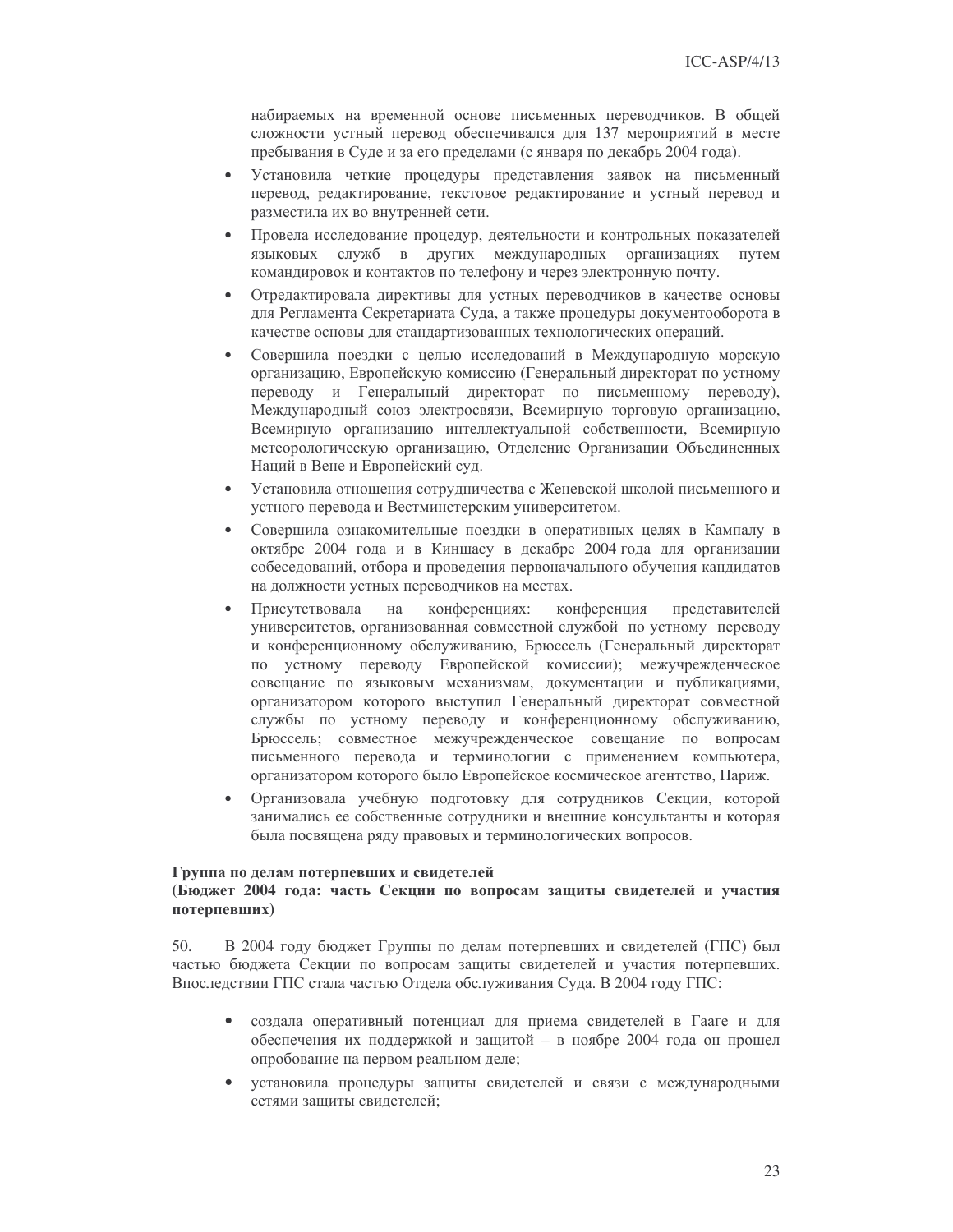- инициировала контакты с более чем 50 государствами-участниками на  $\bullet$ предмет заключения соглашений о перемещении и заключила ряд таких соглашений;
- $\bullet$ инициировала развитие потенциала на местах - в Уганде;
- создала сеть оказания услуг в области здравоохранения в Гааге (больницы, зубные врачи, врачи, гинекологи, лаборатории).

### Секция общественной информации и документации - СОИД

# Канцелярия начальника (Бюджет 2004 года: часть СОИД)

Канцелярия начальника была создана в течение 2004 года в результате процесса  $51.$ реструктуризации в рамках Секретариата Суда, после чего Секция перешла под непосредственное руководство Секретаря. Главные достижения Канцелярии начальника заключались в:

- наборе основных сотрудников;
- реорганизации задач в рамках новой Секции.

## Центр библиотечного обслуживания и документации (Бюлжет 2004 года: часть СОИД)

52. Центр библиотечного обслуживания и документации был создан в качестве подразделения СОИД в течение 2004 года. До реструктуризации все задачи подразделения подпадали под сферу компетенции СОИД, которая оставалась в подчинении заместителя Секретаря, а не руководителя Секции. В 2004 году Центр библиотечного обслуживания и документации:

- создал библиотечный фонд, включающий 2929 наименований и свыше  $\bullet$ 6 000 томов, имеющих отношение к работе Суда, свыше 380 подписных серийных изданий и доступ к более чем 40 базам данных;
- создал инфраструктуру справочного обслуживания из библиотечных  $\bullet$ фондов и документации с использованием удобной для пользователя и пригодной для самостоятельного пользования ИТ системы;
- стремился к заключению соглашений о сотрудничестве с юридическими  $\bullet$ библиотеками научных учреждений;
- осуществил разработку первого этапа пригодной системы управления  $\bullet$ библиотечными фондами с использованием компьютеров, которая включает модули для выдачи книг, ведения каталогов, серийных изданий, закупок и онлайновый каталог общественного доступа (ОКОД);
- создал безопасную внутреннюю сеть библиотеки и службу доставки документов;
- создал библиотечную справочную службу с своевременным обеспечением  $\bullet$ материалами, поставляемыми в надлежащем формате сотрудникам Суда. В течение 2004 года поступило свыше 3 500 запросов на информацию (по электронной почте, лично, по телефону).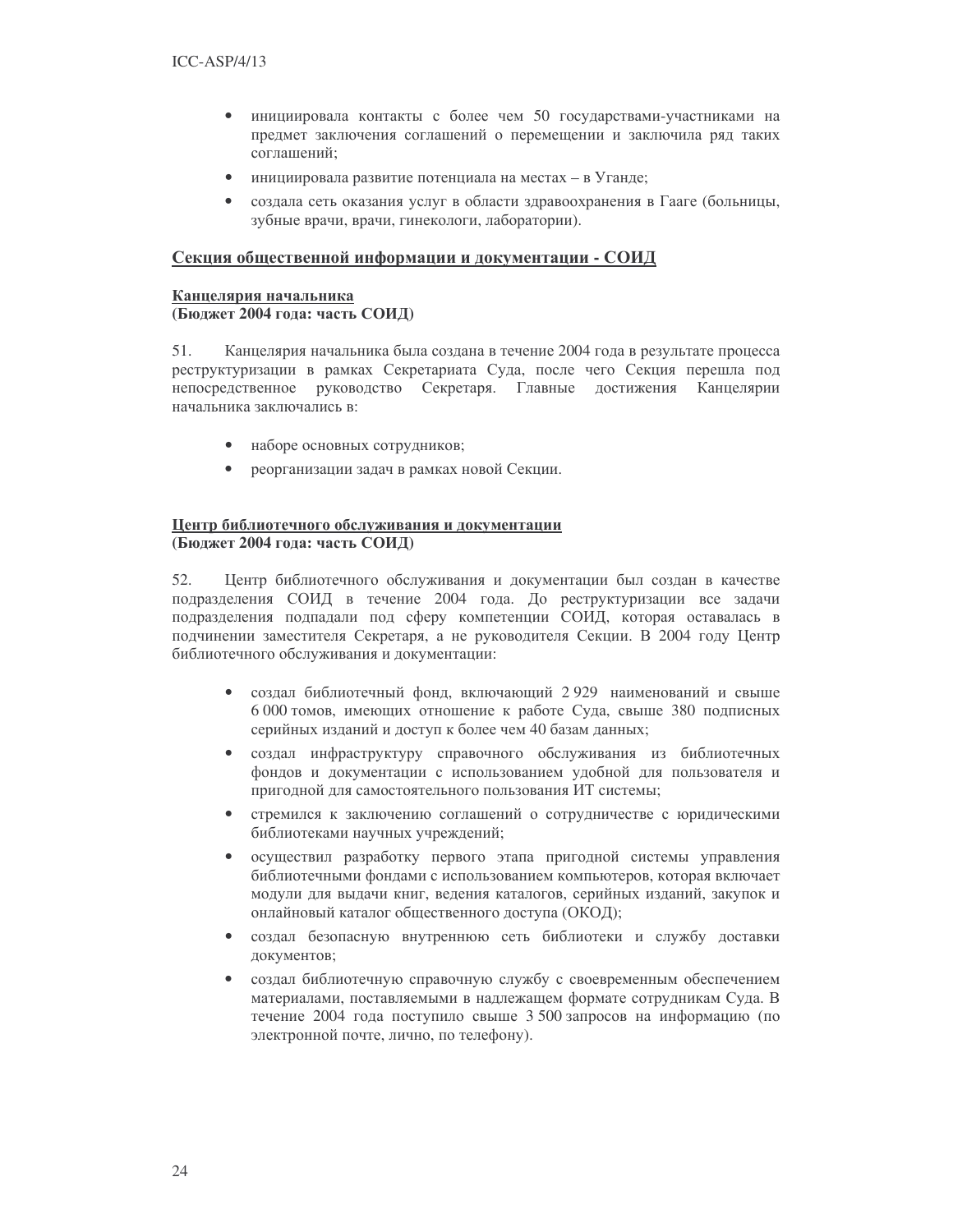#### Группа общественной информации (Бюджет 2004 года: часть СОИД)

Группа общественной информации (ГОИ) была создана в качестве 53. подразделения СОИД в течение 2004 года. До реструктуризации все задачи подразделения подпадали под сферу компетенции СОИД, которая оставалась в подчинении заместителя Секретаря, а не руководителя Секции. В 2004 году ГОИ:

- Инициировала основную информационно-просветительскую деятельность,  $\bullet$ установив контакты с НПО и журналистами в ДРК. В декабре в Киншасе было организовано проведение семинара-практикума.
- Разработала и распространила ряд основных информационных продуктов, таких как видеоматериалы, плакаты и информационные листки, пропагандирующие Организацию, которые были переведены на английский, французский, суахили и лингала.
- Публиковала ежемесячный информационный бюллетень МУС, который  $\bullet$ распространяется в цифровом виде среди всех, с кем поддерживает контакты СОИД.
- $\bullet$ Публиковала ежедневный и еженедельный обзоры прессы для внутреннего пользования.
- Распространяла основные документы Суда (Римский статут и Правила  $\bullet$ процедуры и доказывания).
- Организовала проведение двух семинаров, посвященных Демократической  $\bullet$ Республике Конго и Уганде, которые были предназначены для внутренних целей.
- $\bullet$ Усовершенствовала веб-сайт. В ноябре начал работать сайт с новой архитектурой и обновленным видом. Он удобнее в пользовании, содержит больше материалов на французском языке и характеризуется улучшенным качеством размещаемых на нем текстов.
- Разработала программу посещений помещений Суда. Она занималась  $\bullet$ координацией проведения лекций и брифингов для посещающих Суд групп и организовала несколько визитов высоких должностных лиц.
- Создала полную базу данных и сеть журналистов и НПО, охватывающую  $\bullet$ всю планету.

# Отдел по делам потерпевших и адвокатов

## (Бюджет 2004 года: часть Секции по вопросам защиты свидетелей и участия потерпевших)

#### Канцелярия начальника

54. Отдел по делам потерпевших и адвокатов был создан в связи с возросшим объемом рабочей нагрузки в областях защиты и потерпевших. После проведения внутренней реструктуризации в августе 2004 года был принят сотрудник на должность начальника Отдела.

# Секция поддержки защиты

В 2004 году Секция планировала оказывать административное содействие 55. адвокатам защиты, с тем чтобы заложить основу для установления правил с целью определения объективных критериев, касающихся решений адвокатов, создания системы мониторинга вознаграждения и обеспечения равных условий, а также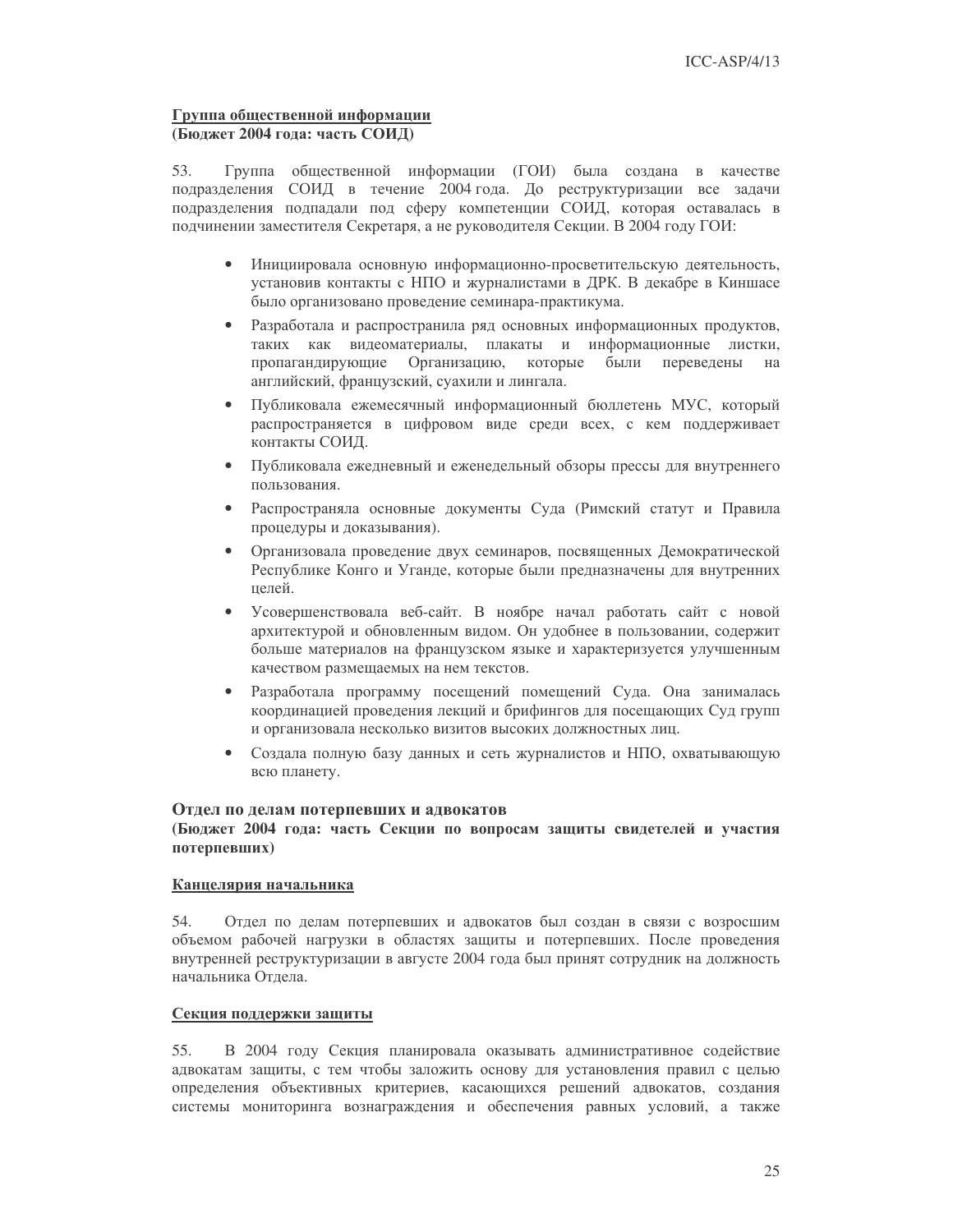организации подготовки для адвокатов. Ожидаемым результатом на 2004 год было создание «равных возможностей» для групп адвокатов. Основными достижениями Секции в отношении предложенных приоритетов были:

- завершение доработки и представление Ассамблее государств-участников предлагаемой системы оплаты услуг адвокатов в рамках правовой помощи, оплачиваемой Судом (правовая помощь); при применении этой системы особое внимание уделяется принципу равенства возможностей;
- $\bullet$ участие в нескольких учебных занятиях на различных уровнях.

56. Хотя в ответ на просьбу Канцелярии Прокурора некоторым адвокатам были направлены просьбы поддерживать контакты на предмет привлечения их к работе, ни один из них не был назначен на должность для оказания содействия лицам, имеющим право на правовую помощь в соответствии со Статутом и Правилами процедуры и доказывания.

# Секция по вопросам участия потерпевших и возмещения им ущерба

57. Секция по вопросам участия потерпевших и возмещения им ущерба была создана в 2004 году, и после проведенной в течение года реструктуризации организационно вошла в состав нового Отдела по делам потерпевших и адвокатов. Функции, описанные в рамках подпрограммы 3280 (Секция по вопросам защиты свидетелей и участия потерпевших) в утвержденном бюджете на 2004 год, которые касаются участия потерпевших и возмещения им ущерба, были переданы новой Секции.

58 Что касается запланированных задач, которые касаются новой Секции, то те из них, которые связаны с подготовкой к судебной деятельности, были в основном завершены и включают:

- налаживание сотрудничества с неправительственными организациями, межправительственными организациями и государствами для облегчения доступа потерпевших к Суду и установления контактов с сообществами профессиональных адвокатов: для этих целей было совершено несколько поездок в связи с двумя ситуациями, в рамках которых проводится расследование, и были проведены семинары для юристов и НПО в ДРК;
- создание баз данных и подготовка стандартных форм для содействия подаче  $\bullet$ заявок потерпевшими: были проведены консультации с соответствующими экспертами и НПО, включая поездку для посещения организаций, обрабатывающих массовые заявки, после чего была начата работа по проектированию базы данных для хранения и обработки заявок от потерпевших и была подготовлена стандартная форма заявки на предмет участия;
- оказание помощи для обеспечения надлежащего функционирования Совета  $\bullet$ управляющих Целевого фонда для потерпевших: в месте пребывания Суда было организовано проведение первого ежегодного совещания Совета управляющих;
- координация с другими органами и секциями Суда по различным вопросам,  $\bullet$ касающимся мандата.

Другие запланированные задачи и ожидавшиеся результаты предполагали начало судопроизводства, чего в течение года не произошло.